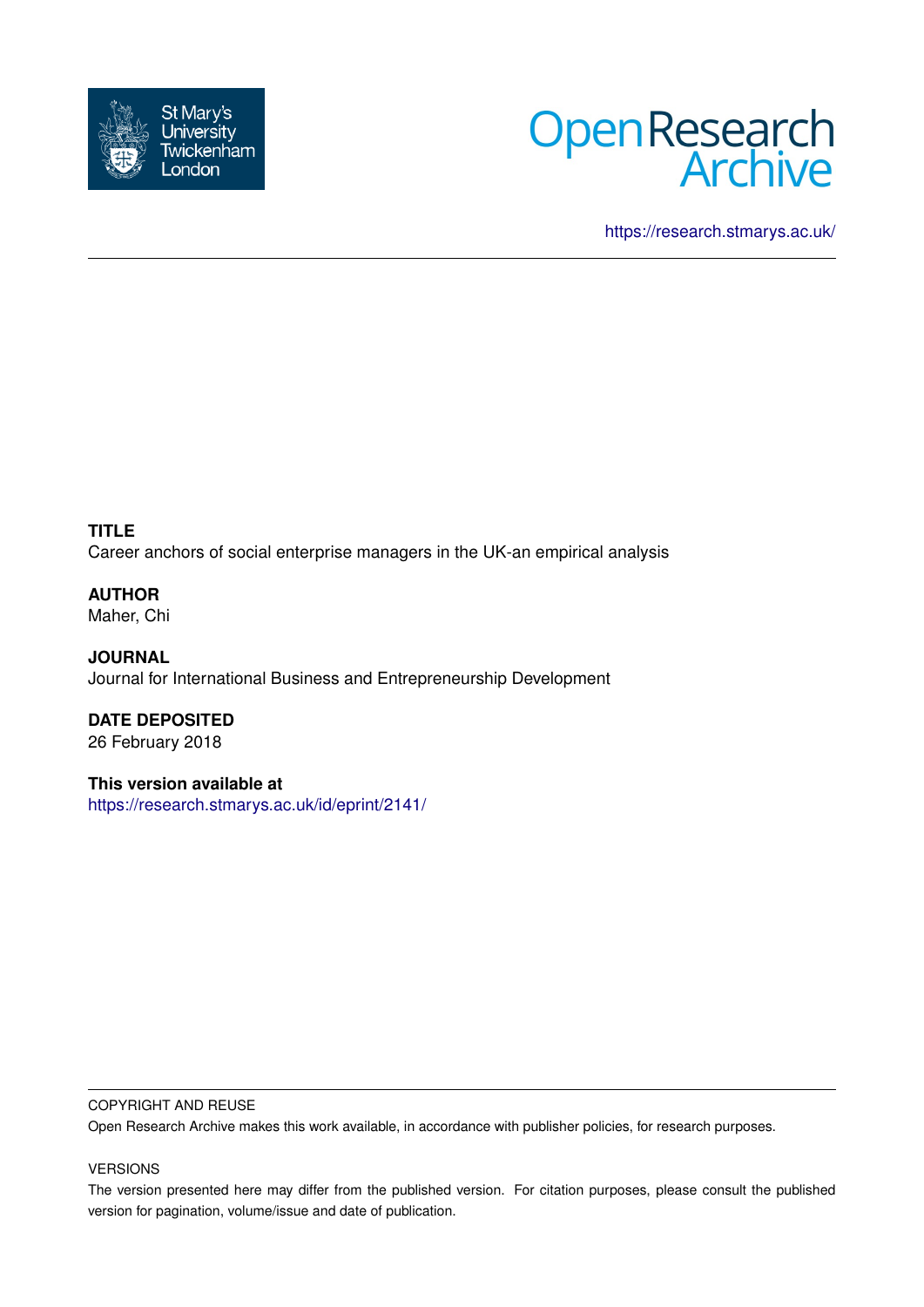# **Title: Career anchors of social enterprise managers in the UK – an empirical analysis**

# *ABSTRACT*

This paper examines the dominant career anchors of third sector social enterprise managers and the relation of their career anchors with the job environment. The research found that autonomy career anchor was ranked significantly higher than any other career anchor, which suggests that social enterprise managers have a higher need for a job environment that allows them to set their own work pace and develop expertise. The findings make an important contribution to new knowledge and provides an empirical support for the use of Schein's (1978, 1990) career anchor model as a tool to measure social enterprise managerial career anchors in the third sector.

A mixed method research design was employed. A survey and semi-structured interviews were conducted with forty social enterprise managers working in the UK. The paper concludes with implications for theory and practice.

*Keywords: Career anchors; career management; career needs; social enterprises; managers;* 

# **Introduction**

The purpose of this paper is to examine the dominant career anchors of small social enterprise operational managers. A career anchor is described as the constellation of self-perceived attitudes, talents, values and needs that develop over time. It guides and influences the individual's selection of specific occupations, work settings and his/her career paths (Schein, 1978, 1990). It discusses the distribution of Schein's (1978, 1990) eight career anchors amongst small social enterprise operational managers; and the relationship between social enterprise manager's career anchors and their job environment. Schein's (1978, 1990) career anchor model is chosen for the purpose of this research, because the model has proved to be regarded as being valuable in other managerial studies (Kniveton, 2004; Garavan et al., 2006; Guan et al., 2013) that seek to understand the career anchors of managers in the private and public sectors.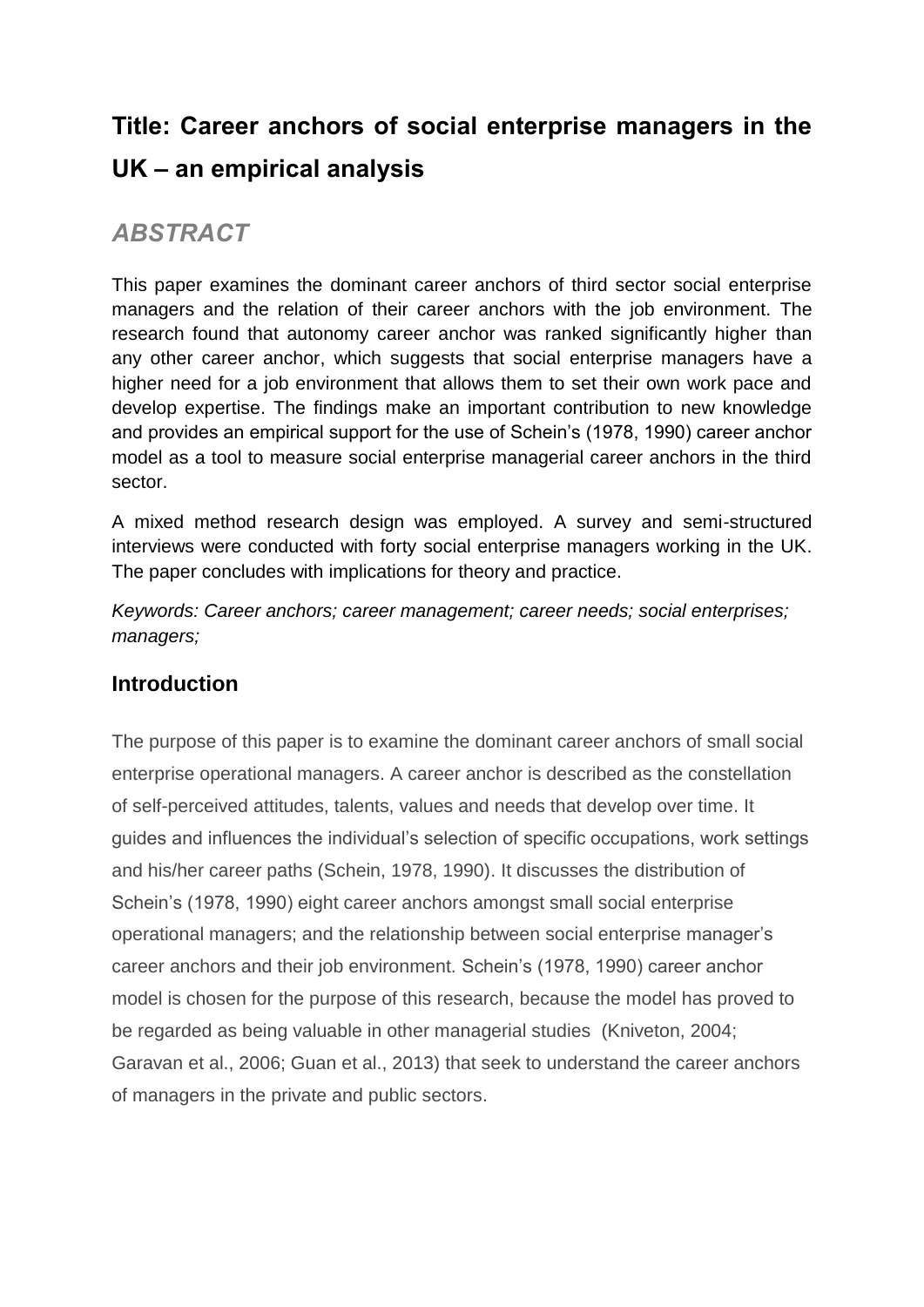To date there have been no studies, which have explored whether small third sector social enterprise operational managers identified with one or more career anchors, so the research objectives are:

- i. To identify the dominant career anchors of social enterprise operational managers (using Schein's (1978, 1990) career anchor mode
- ii. To explore if there is a relationship between social enterprise operational managers' career anchors and the job environment

Small social enterprises are seeking ways to develop appropriate and effective strategies to enable them to reduce operational manager's turnover (Crain, 2009; Hopkins, 2010; Venter and Sung, 2011; Mayhofer, 2012). There is evidence that changes in Government policies have had some negative effect on small social enterprise organisations. The UK Governments' austerity programme, reduction in public sector funding are affecting several some third sector social enterprises as they face further financial challenges associated with the austerity programme (Kane, 2014; Jones, et al. 2015, Clayton, 2015). The average UK third sector manager earnings is 22.5 per cent lower than a public sector manager earnings and 27.8 per cent lower than a private sector manager earnings (XpertHR, 2013, NVCO, 2013).These factors have contributed to an increase in managerial turnover from 12.8 per cent in 2008 to 14.7 per cent in 2013 (NVCO, 2014). Small social enterprises are seeking ways to develop appropriate and effective strategies to enable them to reduce operational manager's turnover (Crain, 2009; Hopkins, 2010; Venter and Sung, 2011; Mayhofer, 2012).Managerial turnover in small organisations is a serious management challenge for these organisations (Garrett and Pavan, 2012; Skagert et al., 2012).

Organisations with high managerial turnover suffer from low employee morale (Kim and Lee, 2007, Eby et al., 2010; Knight et al., 2011) it compromises the efficiency and quality of service delivery to clients (Maher, 2009; Parry and Kelliher, 2011; Eby et al., 2012) and may reduce the organisation's capacity to meet its contractual arrangements with their funders (Eby et al., 2010; Cortis et al., 2011).

Furthermore, managerial turnover is considered as inimical to small social enterprises; due to its direct costs, such as replacement costs involving advertising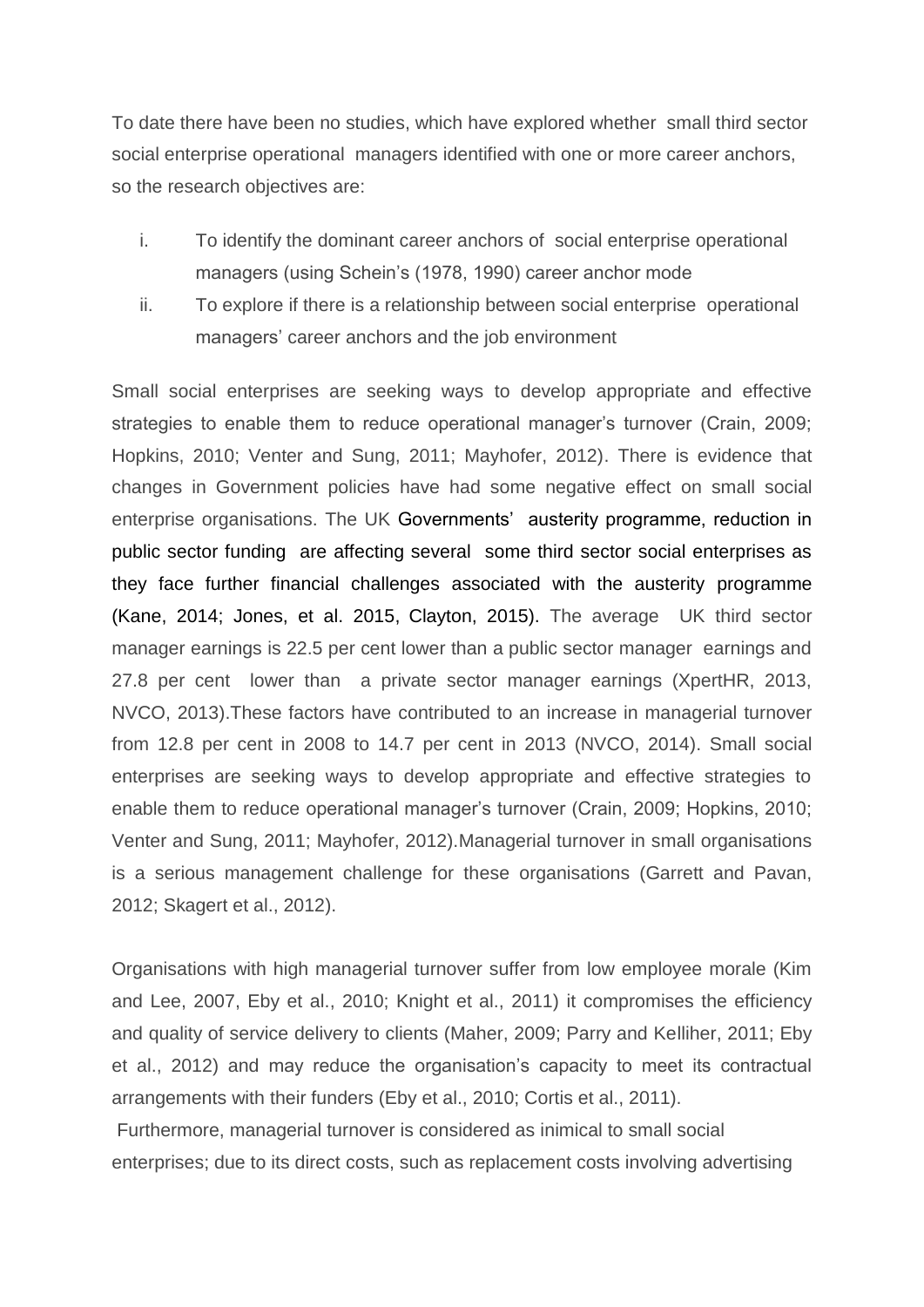the post, administration of the recruitment process and the time spent on new employee inductions; and indirect costs, such as reduced organisational performance level, the loss of organisational knowledge and implementation of evidence based practice for treating clients (Carroll and Rounsaville, 2007; Kim and Lee, 2007; Eby et al., 2011). The increase in managerial turnover demands that small social enterprises develop more effective approaches that will enable them to understand managerial needs and in turn reduce managerial turnover. Therefore, the identification of the career anchors of operational managers could be useful for small social enterprises with limited financial resources that are seeking to develop managerial retention strategies that are not linked to high salaries and annual bonuses.

#### **Literature Review**

A career anchor is described as the constellation of self-perceived attitudes, talents, values and needs that develop over time. It guides and influences the individual's selection of specific occupations, work settings and his/her career paths (Schein 1978, 1990). The career anchor model was developed from Schein's (1978) longitudinal research of 44 male alumni from a Masters programme at Massachusetts Institute of Technology (MIT). The original aim of Schein's (1978) research was to improve the understanding of managerial career management. Each of the alumni's career history was tracked for a 10 year period. Schein (1978) used in-depth interviews to explore each individual's career motivations, job histories, values, work attitudes, ambitions and future plans. Based on the data collected in this initial study of 44 alumni, Schein (1978) suggests that individuals have differing career interests, which he labelled 'career anchors'. Schein (1978) identified five types of career anchors: technical, general management, security/stability, entrepreneurial and autonomy. After conducting further research on managerial career anchors, Schein (1990) added three more career anchors: service and dedication, challenge and lifestyle. Schein's 1998, 1990) eight career anchors as summarised in Table 1.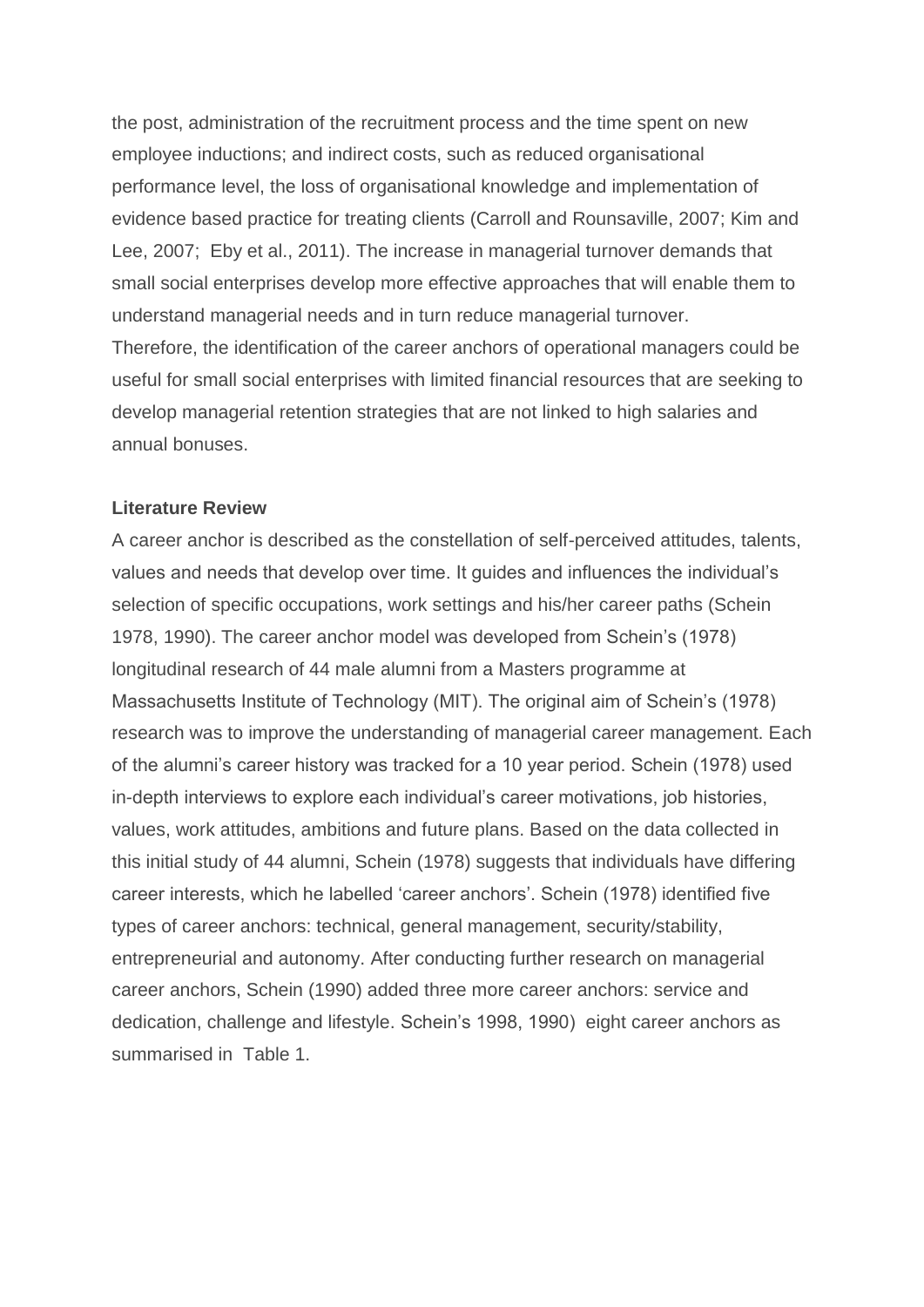| <b>Career Anchor</b> | <b>Career anchor descriptions</b>                                     |
|----------------------|-----------------------------------------------------------------------|
|                      | The individual seeks the opportunity to apply his/her skills in a     |
|                      | technical or functional area of competence and seeks the              |
|                      | opportunity to advance in the functional and specialist area of       |
|                      | his/her job. The individual is not averse to management roles,        |
| <b>Technical</b>     | but general management roles that take him/her away from              |
|                      | his/her area of expertise would not be of interest. These             |
|                      | individuals place value in getting opportunities for learning and     |
|                      | development, as they are keen to continuously improve their           |
|                      | skills in their area of expertise.                                    |
|                      | The individual seeks the opportunity to move upward into a            |
|                      | general management position in the organisation. This career          |
| General              | anchor involves: analytical competence: the ability to identify       |
| Managerial           | and solve problems; interpersonal competence: the ability to          |
|                      | lead, manage and supervise others and emotional resilience:           |
|                      | the capacity to bear high levels of responsibility and the ability to |
|                      | exercise power and make difficult decisions.                          |
|                      | The individual seeks long-term employment security, long-term         |
|                      | attachment to one organisation; he/she is willing to conform and      |
|                      | to be fully socialised into an organisation's values and norms;       |
| Security/Stability   | he/she feels this will guarantee/assure his/her security. The         |
|                      | hierarchical vertical promotion level that the individual achieves    |
|                      | is less important than the security that the organisation can         |
|                      | offer. Preferred recognition is for loyalty and steady                |
|                      | performance in an organisation.                                       |
|                      | The individual seeks the opportunity to develop or create a           |
|                      | project or enterprise that is entirely his/her own idea. The          |
| Entrepreneurial      | individual is motivated by the need to generate ideas and             |
|                      | develop projects with which to identify rather than managing          |
|                      | existing organisation's projects. He/she is constantly looking for    |
|                      | ways to improve the organisation and project activities.              |

# **Table 1: A summary of Schein's (1978, 1990) eight career anchors**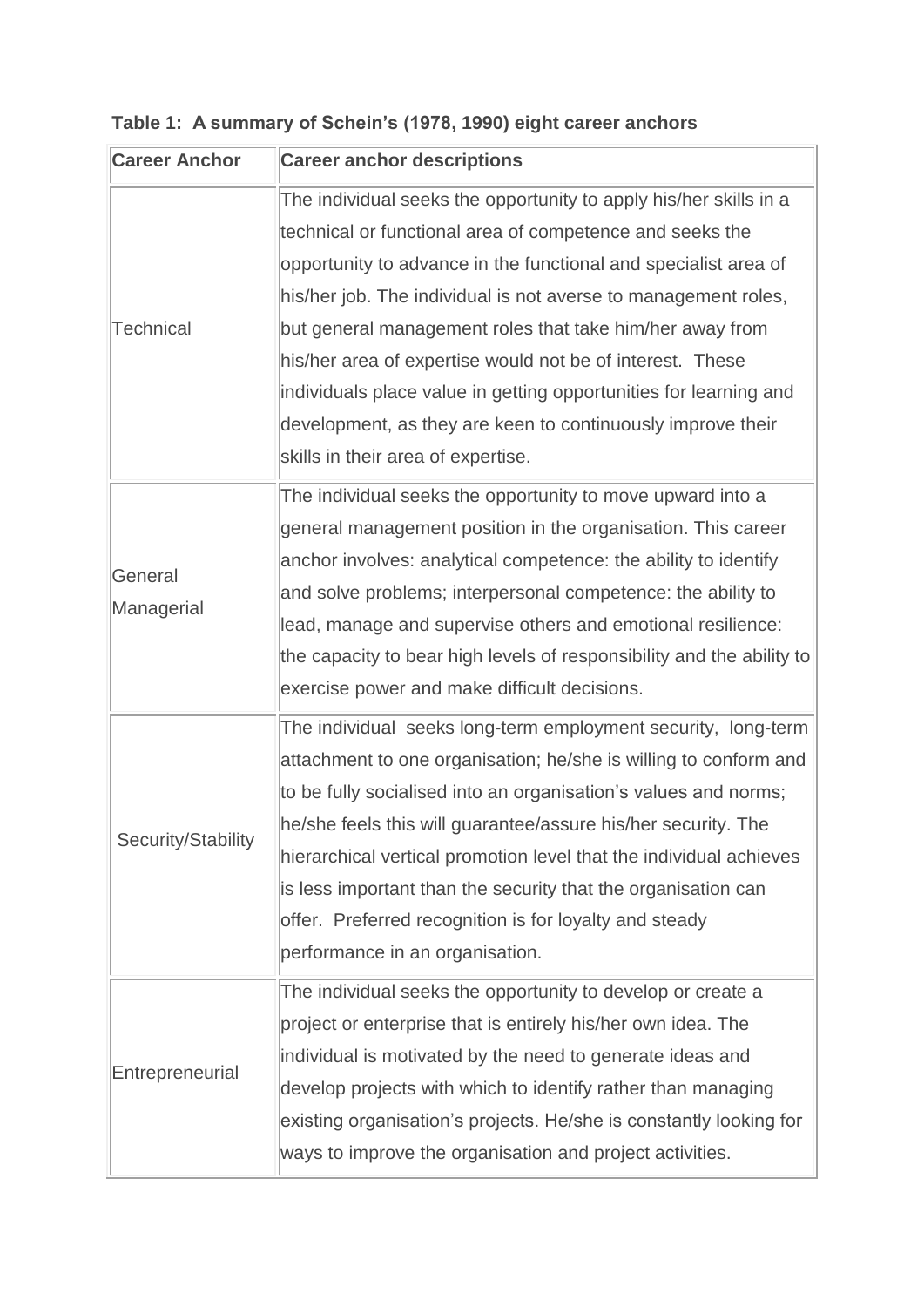| Autonomy           | The individual seeks the opportunity to work in organisations      |
|--------------------|--------------------------------------------------------------------|
|                    | where he/she can set his/her own work schedules free from          |
|                    | organisational constraints. He/she is willing to trade off high    |
|                    | income and opportunities for promotion to have more flexibility    |
|                    | and freedom in defining the pace of his/her work.                  |
|                    | The individual seeks constant stimulation and difficult problems   |
|                    | they can tackle. The individual feels successful when he/she       |
| Challenge          | is able to solve problems that others cannot solve. The            |
|                    | individual sets high standards for him/herself and prefers to be   |
|                    | surrounded by like-minded people.                                  |
|                    | The individual seeks the opportunity that allows him/her to        |
|                    | integrate personal needs, family needs and a balanced work         |
| Lifestyle          | and career lifestyle. They seek flexibility in an employment       |
|                    | relationship and are happy to work for a long period within an     |
|                    | organisation that offers flexibility and understanding of the kind |
|                    | to which they aspire.                                              |
| Service/Dedication | The individual seeks the opportunity to pursue work that           |
|                    | achieves personal value such as helping others and contributing    |
|                    | to causes which meets his/her values and skills. They want         |
|                    | recognition and support both from his/her professional peers       |
|                    | and higher levels of management.                                   |
|                    |                                                                    |

Source: Schein (1990)

Schein (1978, 1990) contends that he chose the term career anchor because he believed that an individual's talents, values and motives pulls the individual to a specific career path like an anchor. Schein (1978, 1990) contends that an individual's career anchor 'evolves' through testing oneself in a variety of work settings and jobs until the individual has a clearer understanding of his/her talents, needs and values. Schein (1978) describes career anchor as consisting of three important components:

i. perceived talents and abilities based on self-assessment on actual successes in a variety of work settings;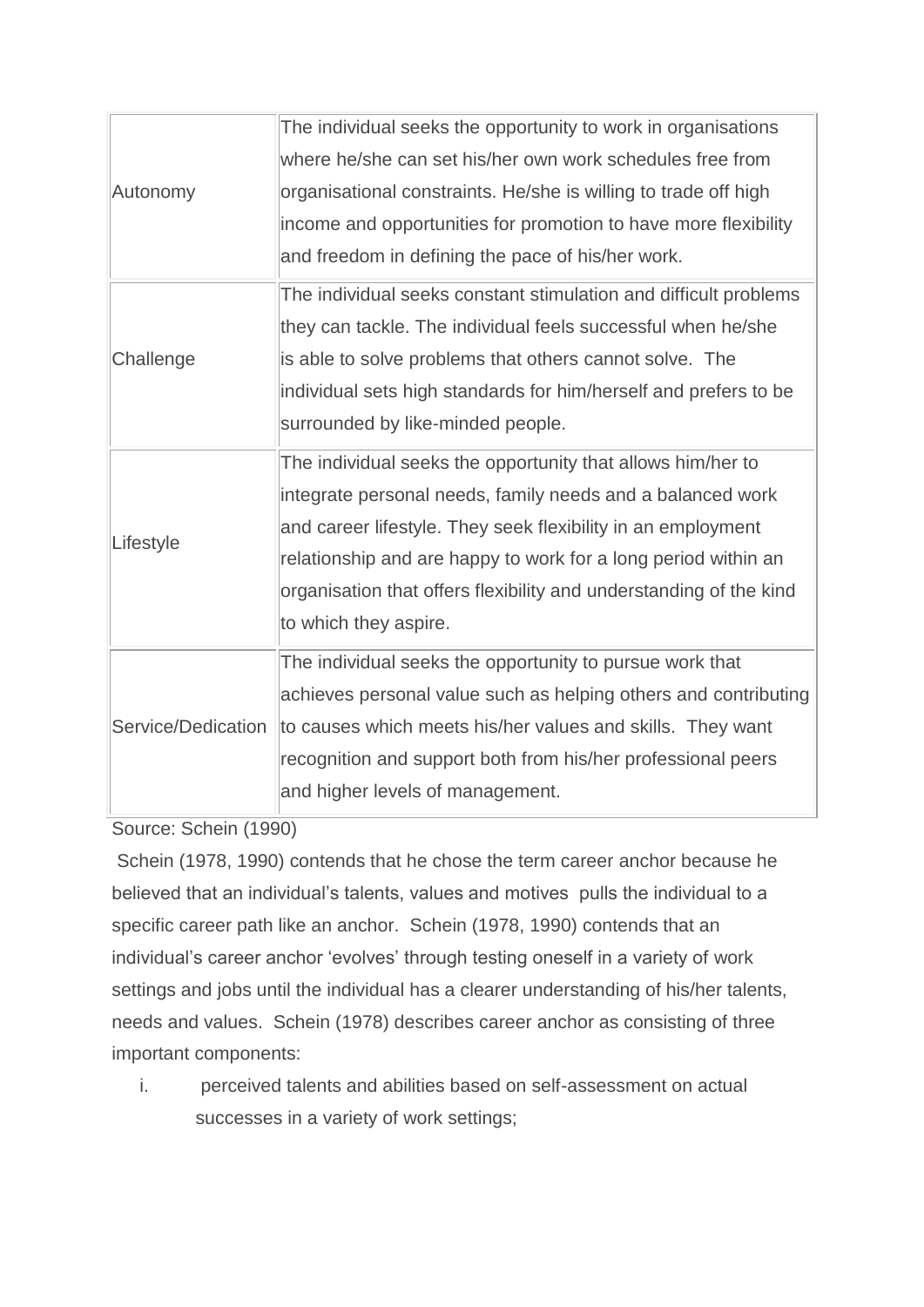- ii. perceived motives and needs based on opportunities and experiences gained through self-diagnosis from undertaking a variety of job assignments or projects and feedback from others; and
- iii. perceived attitudes and values based on actual encounters between an individual and the norms and values of the employing organisation and work settings (Schein, 1978).

The first two components suggest that career path choices are based on experience in a work setting and anchored in a set of needs and motives which the individual is attempting to fulfil in his/her job (Schein, 1978; Delong, 1982; Danziger and Valency, 2006). Schein (1978) suggests that each individual has only one true career anchor, which becomes clearer after the individual has developed a variety of skills and abilities gained through work experience and constructive feedback received from employers. The benefits to the individual are an enhanced self-concept, selfdiscovery and learning experience which enables him/her to make more rational and informed career path choices. Once the individual's career anchor is established, it guides and stabilises the individual's career paths and helps him/her to realise which values and motives he/she will not give up if forced to make a choice (Schein, 1978). The third component suggests that a career path is anchored in organisational values and norms where individuals react to these values and norms according to the different work settings and experiences (Schein, 1978; Delong, 1982; Danziger and Valency, 2006). The main attribute at the centre of Schein's (1978, 1990) career anchor model is congruence. Schein's (1978, 1990) empirical evidence suggests that when individuals achieve congruence between their career anchors and work environment, they are more likely to achieve positive career outcomes from both an individual and organisational perspective.

Schein's (1978, 1990) empirical evidence suggests that when individuals achieve congruence between their career anchors and work environment, they are more likely to achieve positive career outcomes from both an individual and organisational perspective. From the individual's perspective, identifying a career anchor is useful, because it enables the individual to gain knowledge about their personal needs and criteria for choosing certain careers. As an individual develops an insight into his/her career anchors, this enables the individual to have meaningful conversations with their employers about their career needs (Schein, 1990, Feldman and Bolino, 1996;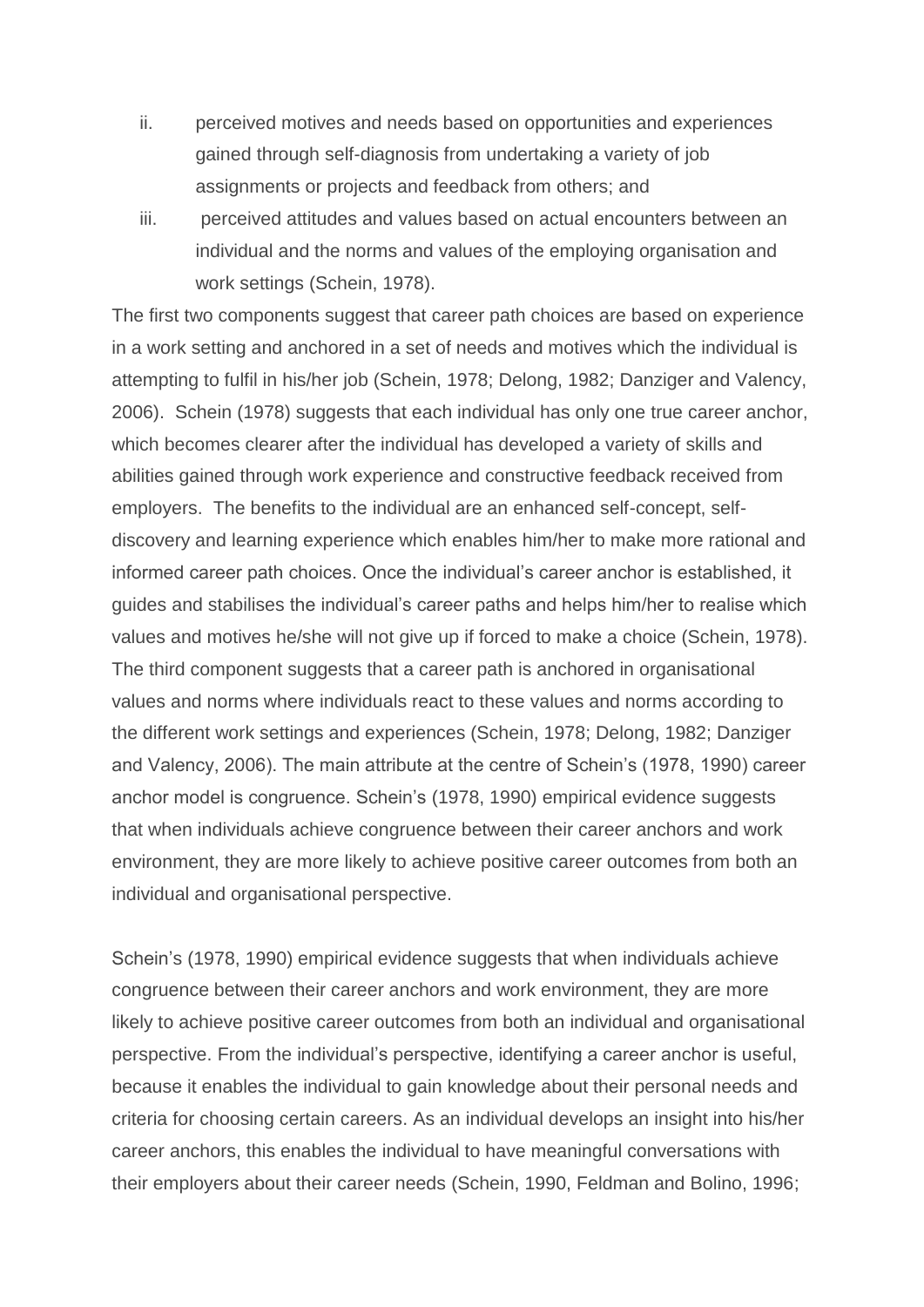Coetzee et al., 2007). Hsu et al., (2003) and Ferreira et al., (2010) suggest that when an individual's career anchor is compatible with their job role; their intention to leave the organisation is lower compared to when there is a lack of congruency. From the organisation's perspective, identifying the career anchors of employees provides the organisation with greater awareness of employees' career needs and the ability to target career management more effectively, resulting in positive outcomes such as, organisational commitment, improved productivity and low staff turnover (Schein, 1990; Feldman and Bolino, 1996; Coetzee and Schreuder, 2008).

Schein (1978) suggests that each individual has only one true career anchor, which becomes clearer after the individual has developed a variety of skills and abilities gained through work experience and constructive feedback received from employers. However, Suutari and Taka's (2004) study of career anchors of 22 Finnish managers with global careers and Kniveton's (2004) study of career anchors of 540 managers in various industries in the UK, found that most managers in their samples had more than one career anchor.

Since the development of Schein's (1978, 1990) career anchor model there have been several managerial career studies that have identified the career anchors of managers in the private sector and the public sector settings. A sample of managerial career anchor studies identified is displayed in Table 1.

| <b>Author (s)</b>    | <b>Date</b> | <b>Research sample</b>                                                                               | <b>Dominant career</b><br>anchor(s) identified |
|----------------------|-------------|------------------------------------------------------------------------------------------------------|------------------------------------------------|
| Barth                | 1993        | A study of career anchor of 4,000<br>US federal managers.                                            | <b>Technical</b>                               |
| <b>Beck and Lopa</b> | 2001        | A study of the career anchors of<br>447 hotel managers in the<br>USA.                                | <b>Technical</b>                               |
| Mignonac             | 2002        | A study of 203 French private<br>sector managers' careers within<br>a multi-based site organisation. | Service/dedication                             |
| Carbery,             | 2003        | A study to predict turnover                                                                          | <b>Technical</b>                               |

|  |  |  | Table1: A sample of managerial career anchor studies |  |  |  |
|--|--|--|------------------------------------------------------|--|--|--|
|--|--|--|------------------------------------------------------|--|--|--|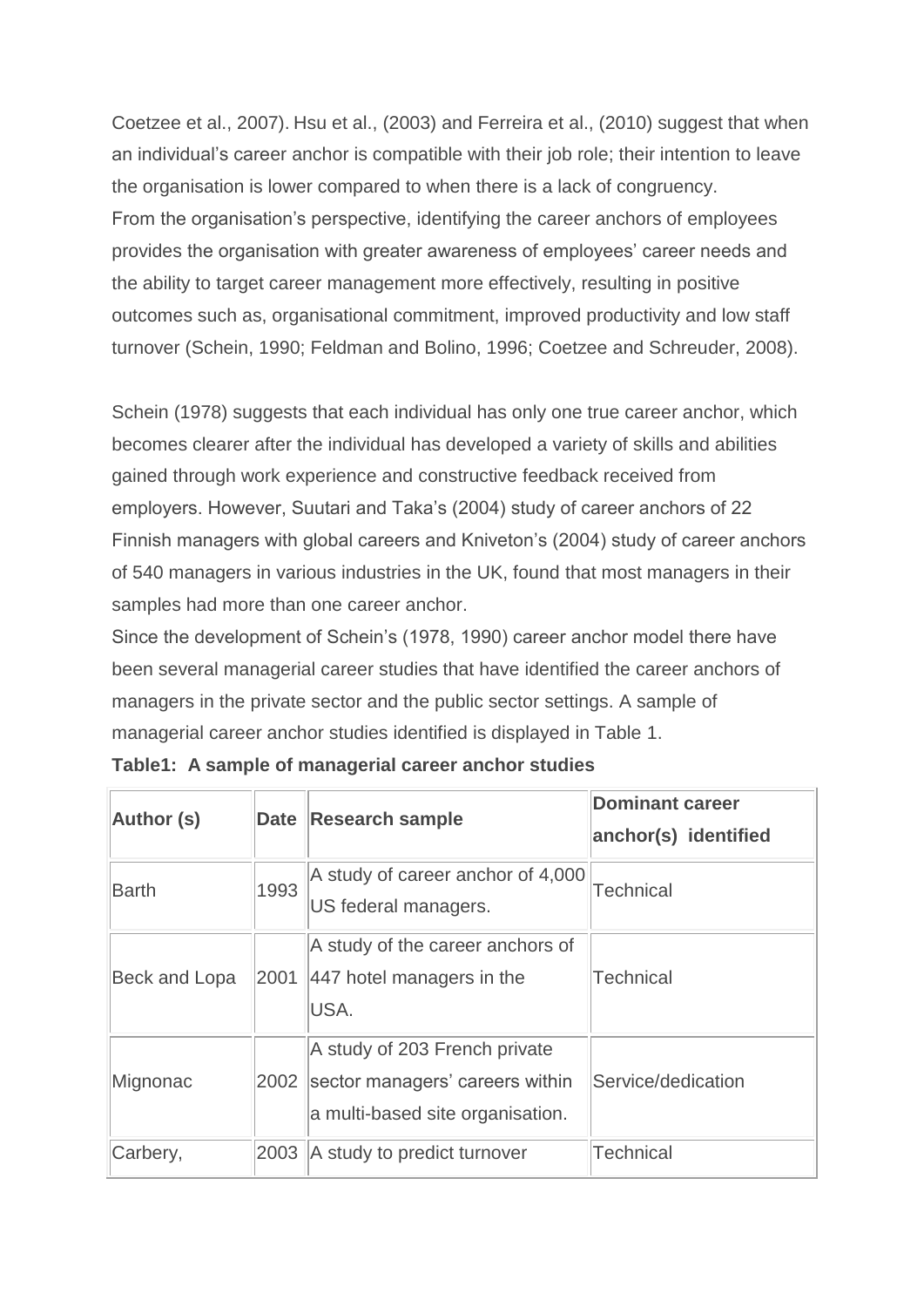| Garavan,                              |      | cognitions of 89 hotel managers                                                                                                               |                                              |
|---------------------------------------|------|-----------------------------------------------------------------------------------------------------------------------------------------------|----------------------------------------------|
| O'Brien and                           |      | in the Republic of Ireland.                                                                                                                   |                                              |
| <b>McDonnell</b>                      |      |                                                                                                                                               |                                              |
| Kniveton                              | 2004 | A study of career anchors of 540<br>managers in various industries in<br>the UK private sector.                                               | Service/dedication and<br>general management |
| Suutari and<br>Taka                   | 2004 | Study of career anchors of 22<br>Finnish managers with global<br>careers.                                                                     | Lifestyle and challenge                      |
| Garavan,<br>O'Brien and<br>O'Hanlon   | 2006 | A study of career advancement<br>of 337 hotel managers working in General managerial and<br>international hotel chains in<br>Europe and Asia. | service/dedication                           |
| Wong                                  | 2007 | A study of the career choice of<br>117 Taiwanese managers in<br>China                                                                         | Lifestyle and<br>entrepreneurial             |
| Rasdi, Ismail,<br><b>Uli and Noah</b> | 2009 | A study of career aspirations and<br>career success among 288<br>Malaysian public sector<br>managers.                                         | Security/stability and<br>service/dedication |
| Guan et al.,                          | 2013 | A study of the role<br>of organisational career<br>management and career<br>anchors                                                           | General managerial                           |
| Gubler et al.,                        | 2015 | A study of how career anchors<br>differentiate managerial<br>career trajectories                                                              | Managerial and Lifestyle                     |

The articles included in Table 2 are peer-reviewed empirical career anchor studies, with only managers as their samples. This allows findings of the present research to be compared with previous studies.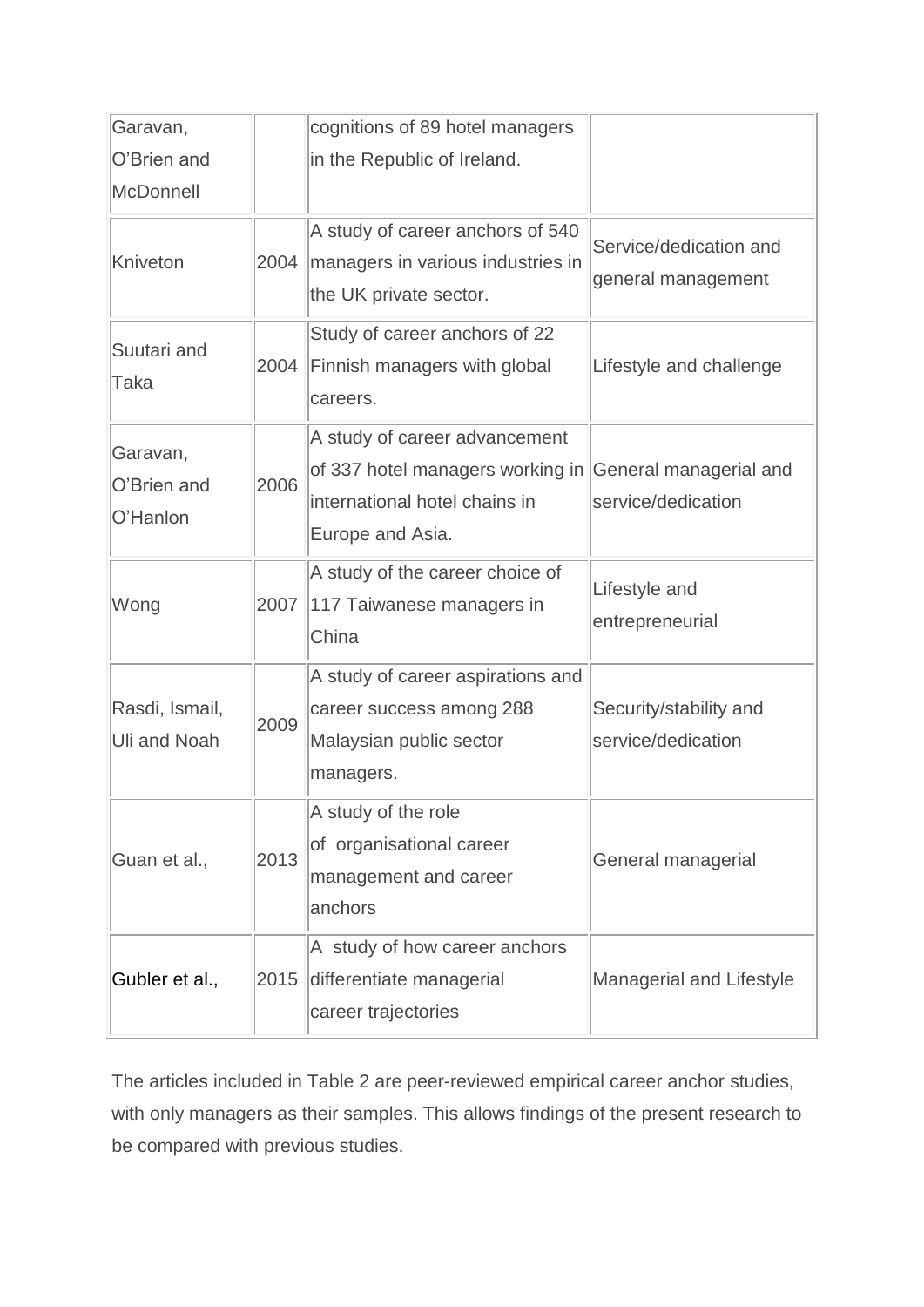#### **Methodology**

A mixed method research design was employed (Gray, 2013; Bryman and Bell, 2015), a survey and semi-structured interviews and was conducted with forty operational managers working in eight (randomly selected) social enterprise organisations in the UK to ascertain their dominant career anchor. The survey (containing 24 career anchor statements) were adopted and modified from Schein's (1978, 1990) career anchor survey. The survey were assessed on a five-point Likert scale that allowed operational managers to indicate the importance of each of the statements from (1) being "very low importance" to (5) being "very high importance". The reason for using the five-point Likert scale instead of a single item was due to the author operationally defining measurement of career anchors as the average of all items relating to each career anchor. This method is in-line with Kniveton's (2004) and Wong's (2007) approach in assessing managers' career anchors.

The semi-structured interviews provided an opportunity for an in-depth understanding of the operational managers' interview responses in relation to their reasoning for their different rankings of the career anchor survey. By this approach, the author is using the quantitative data and the explanatory power of qualitative data to provide an original contribution to knowledge and understanding of the career anchors of small social enterprise operational managers (Maher, 2013). Each Interview lasted an average of 65 minutes. At the end of the interview the author gave participants the opportunity to indicate any additional information that they considered relevant to the research. All interviews were digitally audio-recorded with the permission of each participant. Non-verbal communication that could not be captured on the digital recordings such as, body language and gestures were recorded in fieldnotes (Saunders, et al. 2011; Bowling, 2014). A computer-assisted qualitative data analysis software (CAQDAS) package (Gilbert, et al. 2014; Sotiriadou, et al. 2014) NVivo 9 was employed to facilitate the data coding and clustering of themes. This helped to improve the rigour of the data analysis process by validating the researcher's own impressions of the data.

#### **Findings**

Operational managers' self-assessed career anchors survey means scores obtained are presented in Table 2.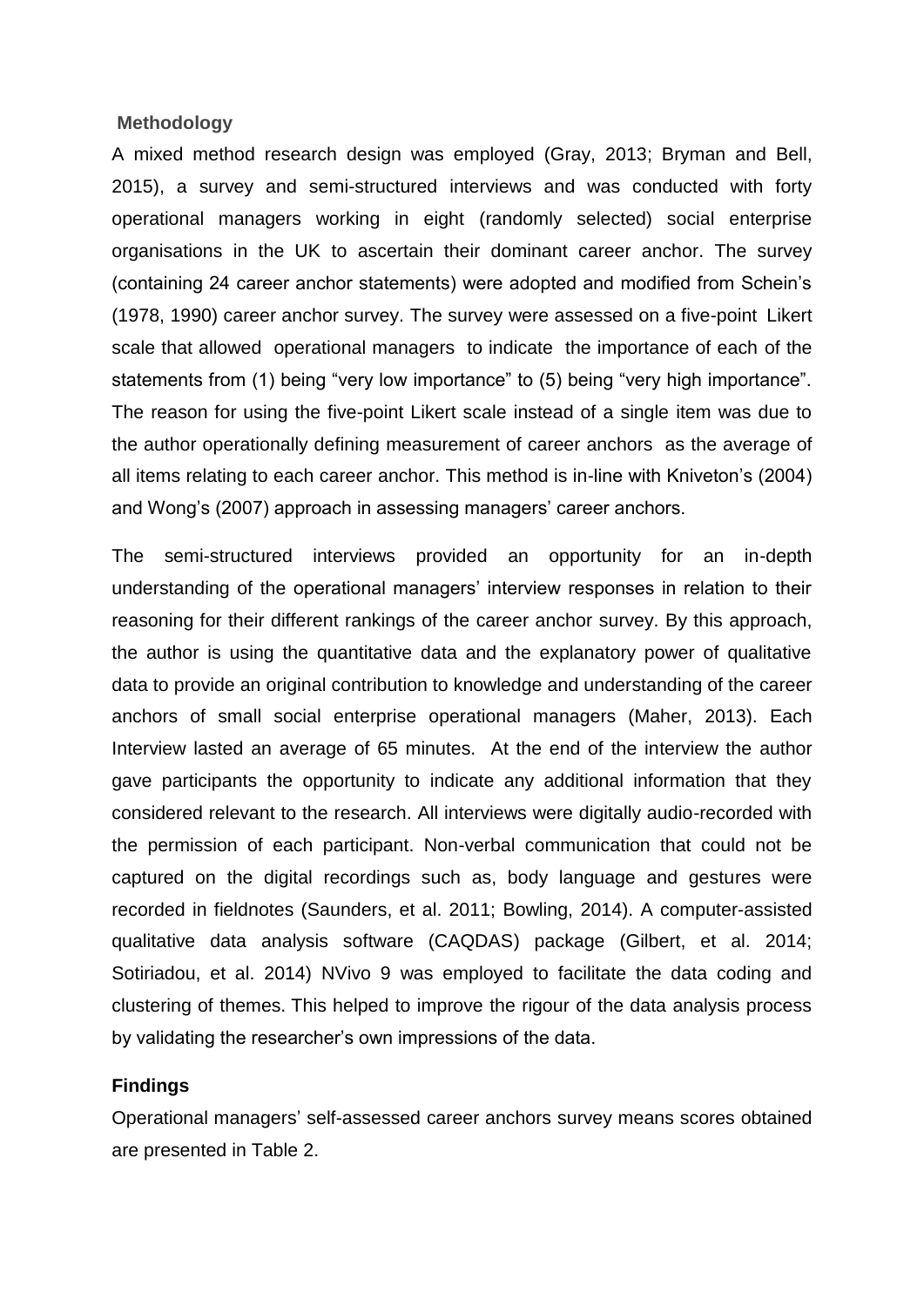| <b>Career Anchors</b> |    | <b>Mean</b> |
|-----------------------|----|-------------|
| Autonomy              | 40 | 3.98        |
| Technical             | 40 | 3.96        |
| Challenge             | 40 | 3.87        |
| Service/dedication    | 40 | 3.76        |
| Security/stability    | 40 | 3.76        |
| Lifestyle             | 40 | 3.55        |
| Entrepreneurial       | 40 | 3.51        |
| General management    | 40 | 3.35        |

# **Table 2: Operational manager's career anchors mean scores (N=40)**

The mean scores displayed in Table 2 ranged from 3.35 to 3.98. The study sample obtained the highest score on autonomy career anchor (mean 3.98) and technical career anchor (mean 3.96). Challenge career anchor (3.85) was ranked third. A closer examination at the results shows that service/dedication (mean 3.76) and security/stability (mean 3.76) were ranked jointly fourth; while general management career anchor (mean 3.35) has the lowest mean score.

Managers explained the reasoning behind their rankings of the career anchor survey. In discussing the responses obtained from the managers during the interviews', consideration of statements they made about the different factors that have influenced their career anchors were taken into account. Schein (1978, 1990) recommended follow-up interviews after the career anchor survey items have been ranked to confirm the dominate career anchor indicated by each manager. This approach is found to be an acceptable and reliable means of identifying the most dominate career anchor of each manager (Schein, 1978, 1990).

#### **Autonomy career anchor**

Autonomy is the most dominant career anchor identified by the operational managers. Autonomy career anchor concerns individuals that have the desire to set their own work pace, work schedule and feels less satisfied with direct supervision from supervisors (Schein, 1978, 1990). The concept of autonomy has been found to have an influence on individuals' career anchor (Schein, 1990; Delong, 1982, Coetzee and Roythorne-Jacobs, 2007). Several operational managers' that ranked autonomy career anchors as 'very high importance', reported that having the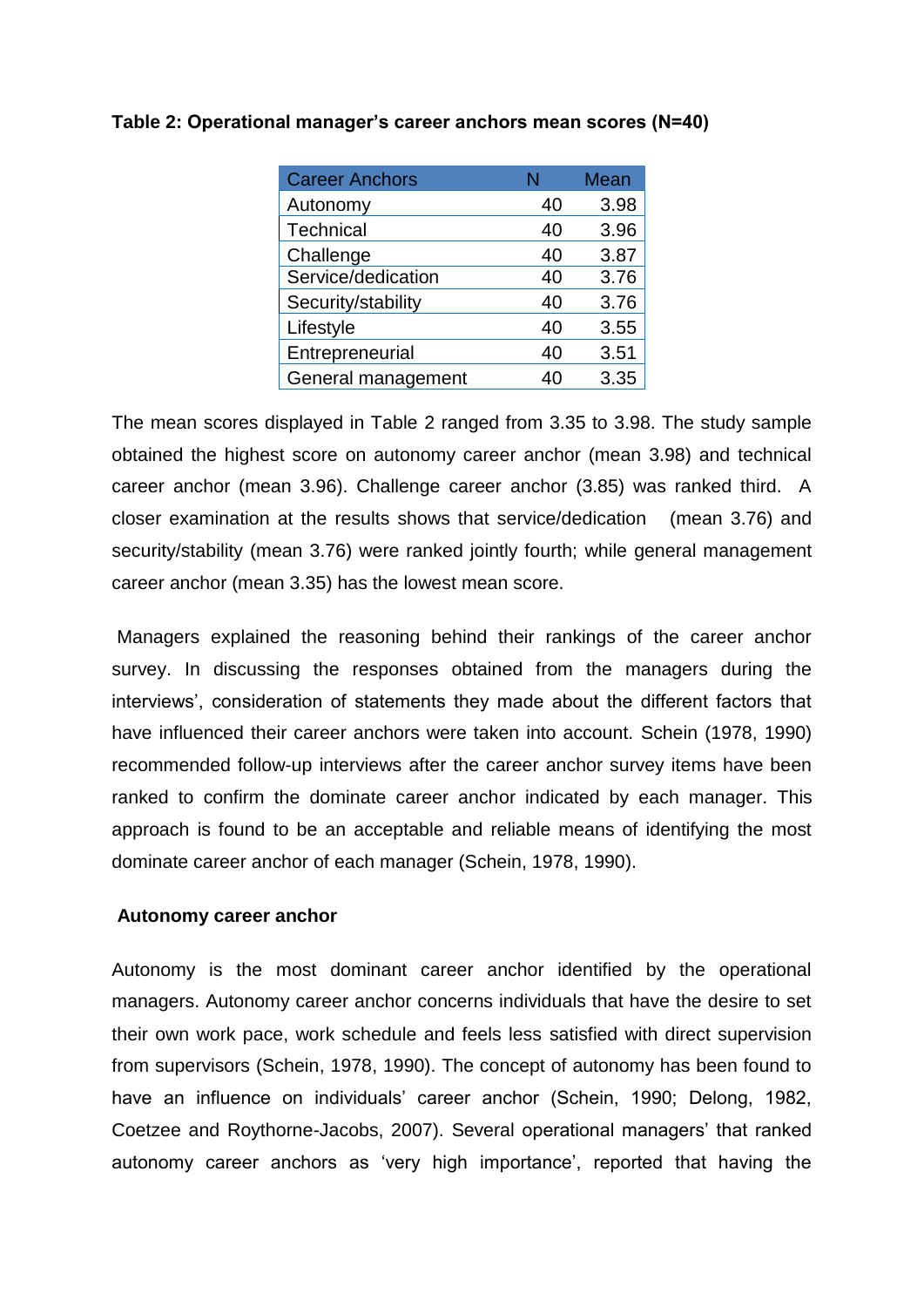freedom to use their own initiative in developing and managing projects, was one of the main reasons they were attracted to work in small social enterprises. To illustrate this point, some operational managers reported:

"I like the flexibility of planning my work. Our services are client-led. This is important for our clients I like the freedom and independence I have to decide how to tailor services to meet client needs without interference from my boss" (Operational manager: 23: Weekend services Manager).

"The client work we do the freedom to choose how we work with clients. I have the freedom here to offer the number of counselling sessions in relation to the client's needs that gives me satisfaction" (Operational manager 25: Counselling manager).

These managers were primarily driven by the need to have the autonomy within an organisation to use their own initiatives to develop client's services. These views were expressed in the context of autonomy derived from having the freedom to develop client-centred services. These managers have the desire to develop and manage projects without direct intervention by line-managers.

# **Technical career anchor**

Technical career anchor is the second most dominant career anchor identified by the operational managers'. Technical career anchor concerns individuals seeking the opportunity to advance in the specialist area of their job rather than in general management (Schein, 1978, 1990). Reaching a general management position is not the individuals' ambition; it is only relevant if it enables them to pursue their field of expertise (Schein, 1978, 1990. Several managers considered achievement of technical expert status in their area of specialisation as their dominant career anchor. For example, some operational managers reported:

"I trained for years to get the Diploma [in counselling], so I want to stay developing the therapy side of things; I'm not interested in going into general management and income-generating activities" (Operational manager 25: Counselling manager).

"My background is in counselling psychology so I want to focus on the client work not on marketing or fundraising activities. I came here for the client contact and not the pay packet or to take over the director's job. I truly enjoy working with clients" (Operational manager: 34: Services and counselling manager).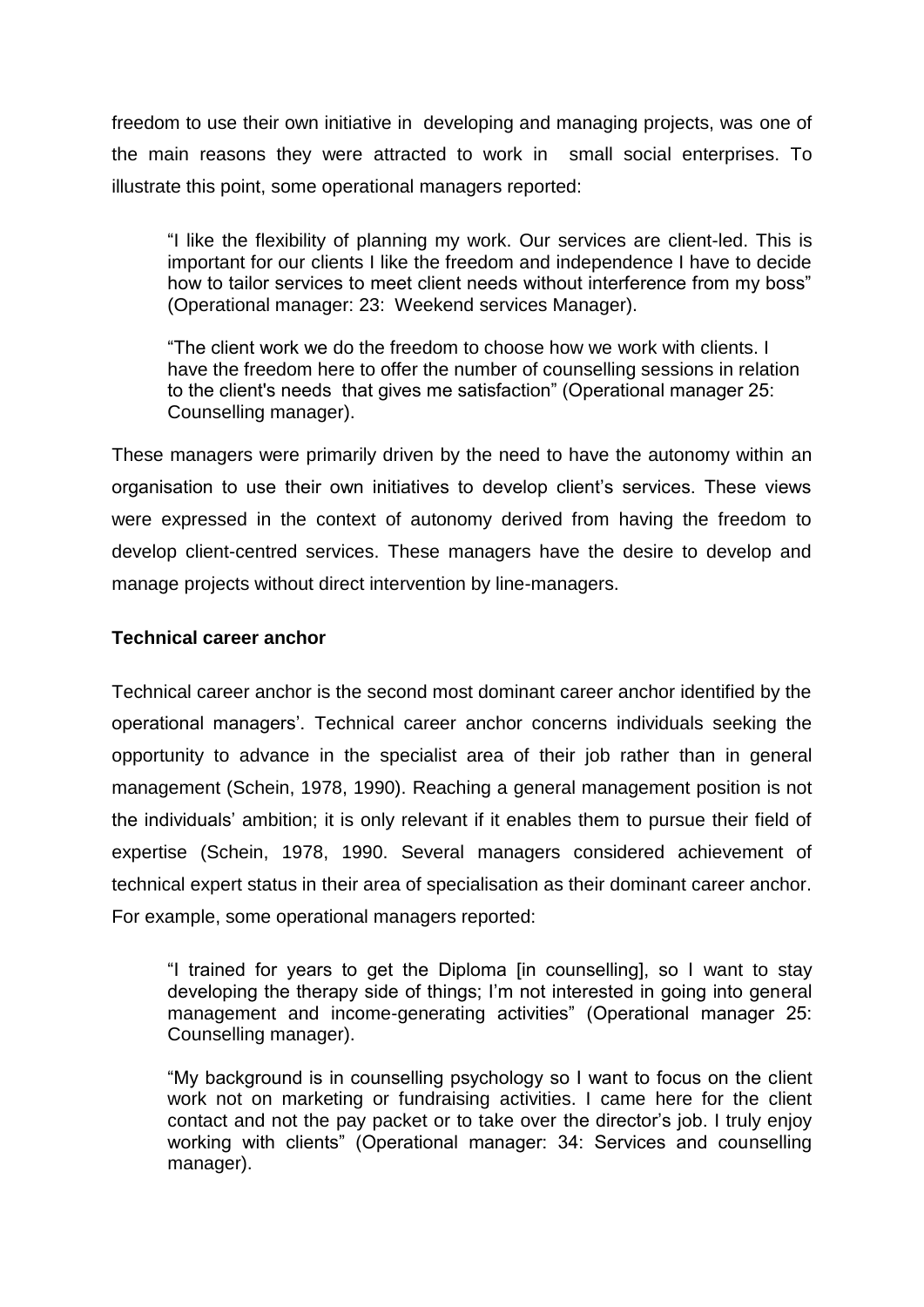The evidence shows these managers that identified with technical career anchor were mostly clinical or counselling managers who frequently stated that they prefer to specialise in an area of counselling or therapy. Operational manager 25 and 34 pointed out that they are not willing to move up to general management positions now, or in the future, and that they want to stay in their present organisation working on developing a variety of specialist therapeutic services for clients.

Technical career anchor has also received high rankings in private and public managerial career anchor studies. The research findings support Beck and Lopa, (2001) and Carbery et al., (2003) research findings. The findings suggest that some social enterprise operational managers prefer to work predominantly in their area of specialism rather than in general management roles which are characterised by the desire to control, supervise others and gain greater power within the organisation.

# **Challenge career anchor**

Challenge career anchor is characterised by a strong desire to work on projects that are challenging and exciting (Schein, 1978, 1990). This career anchor was ranked third by the study participants. A number of operational managers stated that they were seeking the opportunities to work in challenging projects that will extend their skill base. The ranking of challenge career anchors by operational managers can be explained by the fact that several social enterprise operational managers are often motivated by intrinsic factors such as being involved in developing and implementing client services with limited resources which is challenging, but rewarding when it has been accomplished (Onyx and Maclean, 1996; Maher, 2009; Jager et al., 2012). Several managers expressed the willingness to sacrifice high pay rather than work in a mundane job that offers no challenge. Operational managers reported:

"Every day is different. We never have enough money to provide the services we want to provide. But we manage. It's a challenge permanently. I like it here even with these challenges. I enjoy developing new services if and when they come along" (Operational manager: 18 Gateway manager).

"I like the challenge of my job, working here is a challenge. You need to be up for it, geared up to take every day as it comes and be able to manage issues and difficulties as they arise. It's a skill I've developed working in this sector.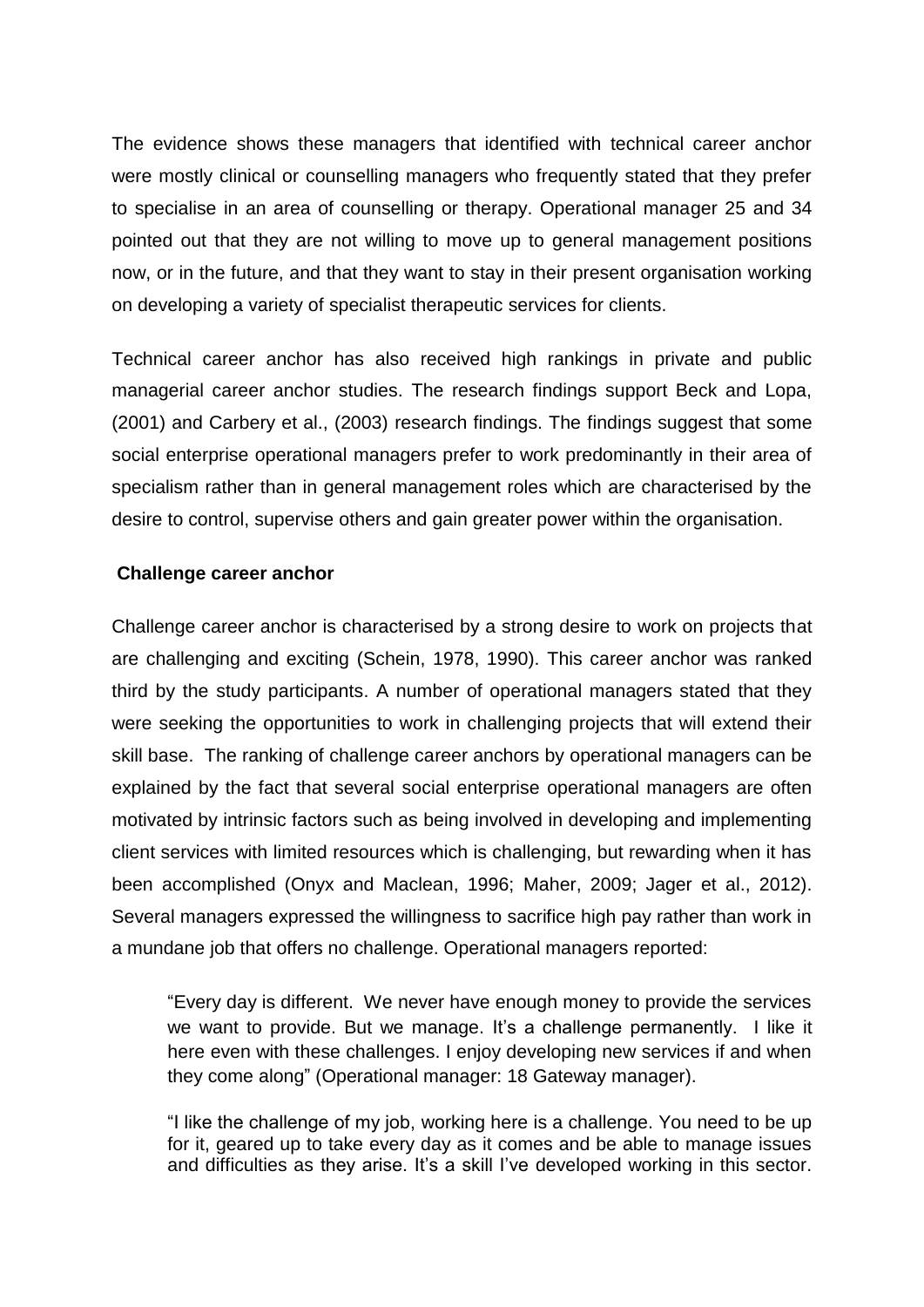Juggling several balls and remaining calm. This is what I really enjoy about working here, you're never bored" (Operational manager 34: Services/Counselling manager).

Operational manager 18 elaborated her evidence by stating that she always looks forward to the challenge of developing a new service when new funding has been agreed. For example, she pointed out that she recently developed an aftercare support service for clients that have completed structured day-care programme. This evidence illustrates that some operational managers prefer to stay with organisations that offers them challenging work that will help them to enhance their skills and fulfil their career needs. The findings of this research are consistent with the research findings of Suutari and Taka (2004).They suggest that managers in their sample were often seeking to work in challenging projects.

# **Service/dedication career anchor**

Service/dedication career anchor primarily concerns individuals seeking to work for the greater good of the community and the need to improve society in general (Schein, 1978, 1990). Service/dedication career anchor was ranked fourth by operational managers. A possible explanation of service/dedication ranking by the sector operational managers' could be due to the UK economic financial situation. Government funding to the sector is decreasing (The Kings Fund, 20011; NVCO, 2015). As a result some operational managers are unsure where they will be employed in the next coming months. Most are ambivalent whether their present organisation will still have enough funding and income for them to be employed in the next coming year to provide services that they are dedicated to providing. For instance, one operational manager reported:

"We are constantly bidding for money in order to keep our jobs. Yeah, literally to keep our jobs. Don't know whether these services will be running next year. I'm committed to providing these services, they are needed. To see clients get better is personally rewarding. Our client numbers are increasing every week. So nothing will give me more pleasure than to stay here supporting our clients and that's what we are here for" (Operational manager: Counselling Manager).

Despite the uncertainty of the current economic climate, limited resources, some operational managers' recounted their dedication to working in their organisations in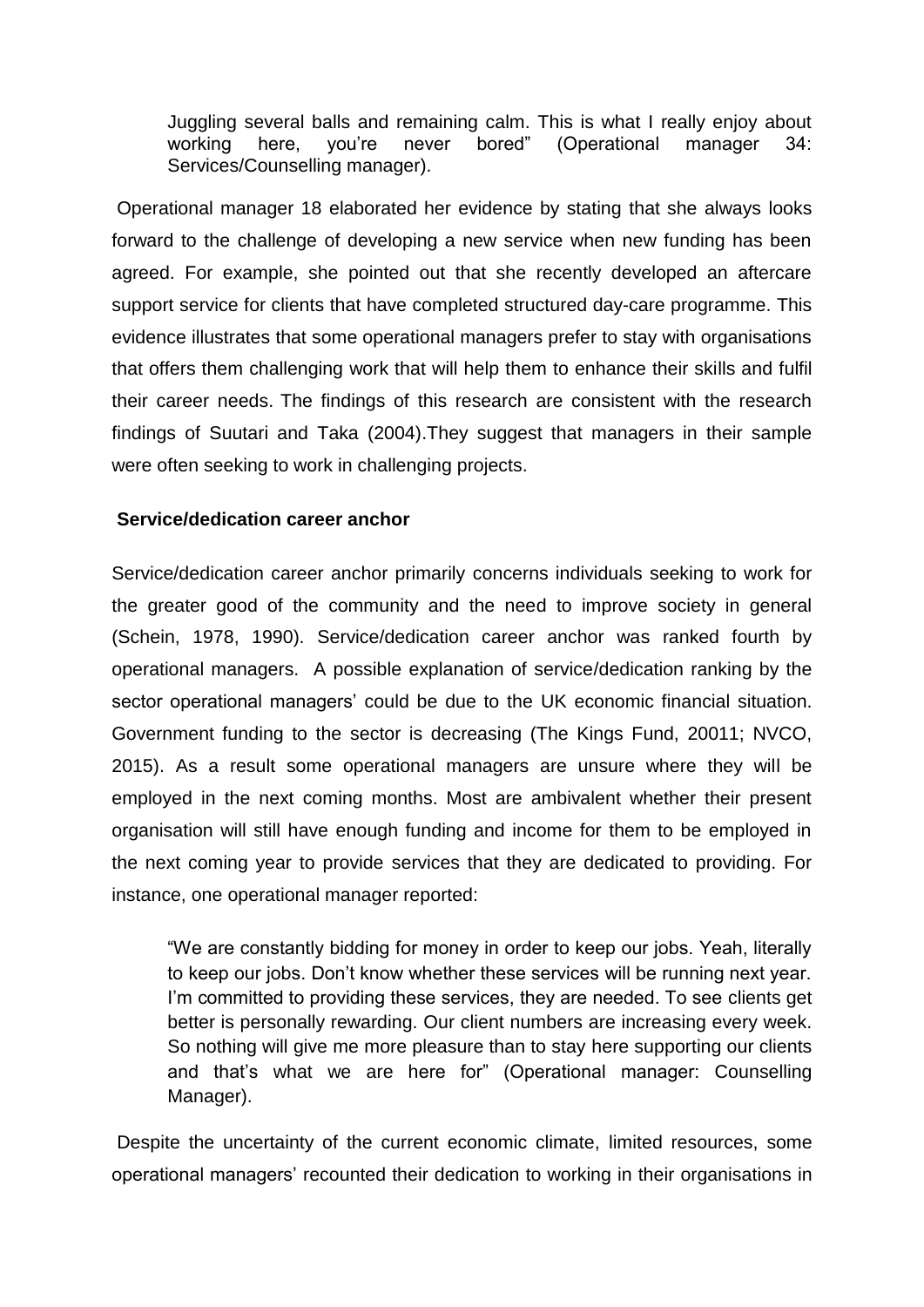order to make a difference and improve people's lives. These managers stated that they have chosen to work in a small social enterprise with a client group that is in need of support. For instance, another operational manager reported:

"It is the clients that matters err ... err and I want to make a difference, make a contribution to the community, supporting people who have been written off by society. I want to see our clients going back to college, living independently and getting jobs…all that stuff" (Operational manager 17: Services Manager).

These operational managers expressed strong commitment to their organisation's work that contributes to a cause that is purely targeting the needs of a venerable client group. They stated that they were attracted to their present organisation, because they identifies with the organisation's style of service provision. These organisations provide services that help client's recovery and self-help. This demonstrates that despite the sector's financial difficulties, several operational managers are not deterred by these difficulties and are willing to stay in the sector working for an organisation's 'cause' which they believe in.

#### **Security/stability career anchor**

Security career anchor is characterised by the desire to remain in an organisation that offers financial and job security (Schein, 1978, 1990). Operational managers that ranked security/stability career anchor fourth jointly with service/dedication career anchor. The reason for this research finding is likely to be due to the present job environment of social enterprise operational managers. The rapid changes in the UK government's proposed reduction in public sector funding and austerity programme (NVCO, 2014; Jones et al., 2015) is effecting small social enterprises and impinges on the career needs of individual managers. Therefore, some managers identifies with more than one career anchor in order to cope with the changes occurring in the sector and to remain employed.

Despite the sector's funding difficulties, these operational managers stated that they were motivated to work for an organisation that accepts and values their skills and personal contribution. One possible explanation for the ranking of security/stability career anchor by several operational managers can be interpreted in the light of Maslow (1943) hierarchy of needs. For these operational managers, security is defined not in monetary term; but according to Maslow's (1943) hierarchy of needs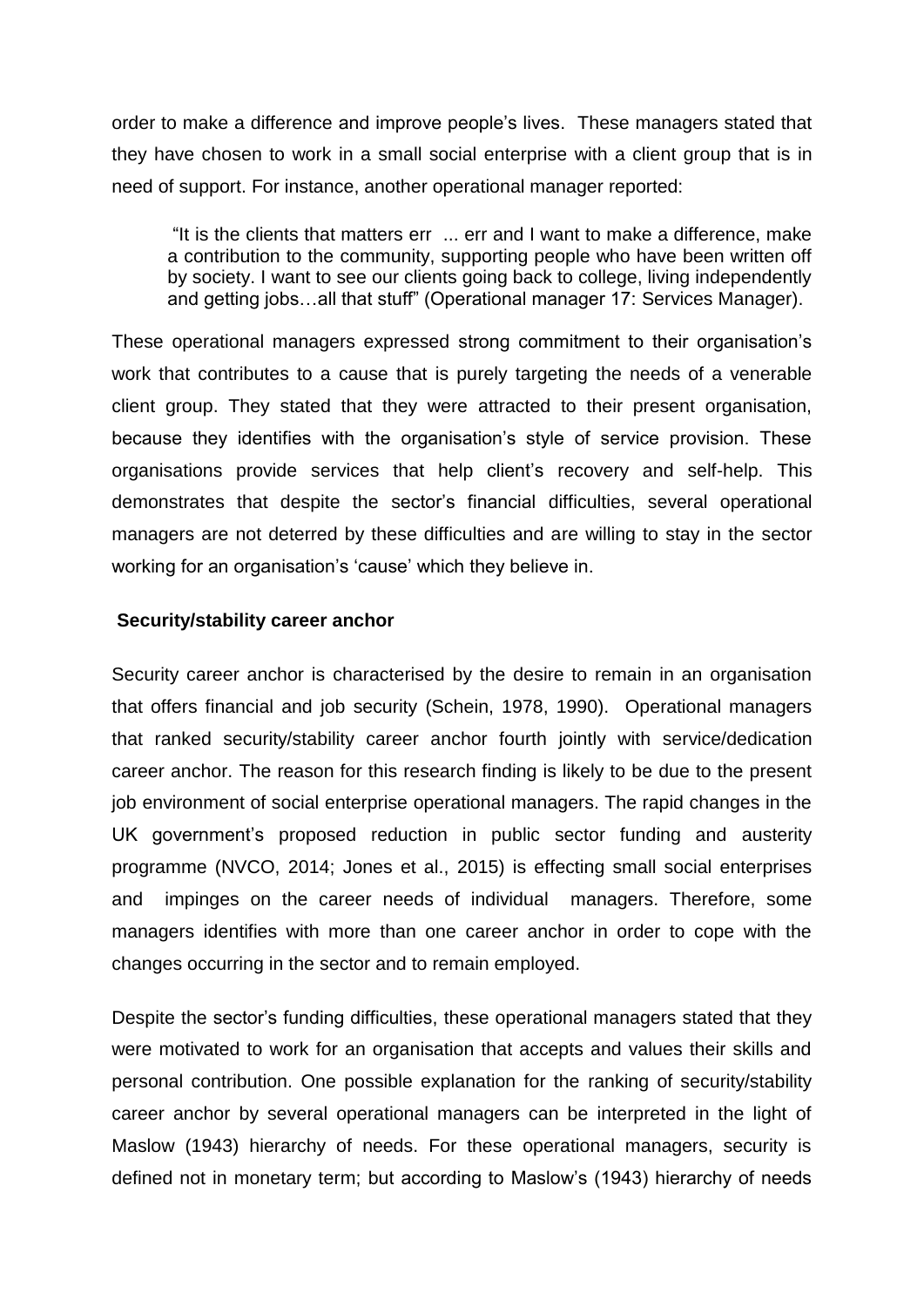theory. Maslow (1943) defines security as an individual having a sense of belonging and acceptance from an organisation, social group or colleagues. Therefore, for these operational managers acceptance within the organisation and confirmation that their views are taken into consideration within the organisation's decision making processes offers them a sense of security. Operational managers reported:

"I have never felt part of a team anywhere else I've worked before I came here. We are a small organisation and we meet regularly to discuss issues. What l've to say is taken into account here that has helped my confidence big time. I feel settled and secure here. It gives me a sense of belonging … security." (Operational manager 9: Projects manager).

"I've been here a long time. I like the stability of knowing what I am doing. I feel more effectual here with my nursing training. My skills, knowledge and experience are required here in this role. I'm valued here" (Operational manager 15: Nursing and Clinics manager).

These operational managers view of security is linked to being part of a team, being valued and working in an organisation where they felt needed and consulted by the organisation before decisions are taken. These factors are important to these operational managers and it makes them feel secure. However, there were operational managers who felt less secure working in small social enterprises due to a perceived lack of job security and less favourable employment conditions, but felt needed by the client group and that made them to feel secure. For instance, one operational manager reported:

"I need a job with a future, a job that is secure with a permanent contract with incremental pay, things like that which we don't have here. But you know what, I enjoy working with the clients …I gain immense job satisfaction working here … that's why I stay" (Operational manager: 13: Team manager).

The evidence suggests that limited resources have impacted on the job security of the managers. However, some social enterprise managers have found ways of developing a sense of security in their jobs as demonstrated by evidence above from operational managers.

# **Lifestyle career anchor**

The lifestyle career anchor is characterised by the desire to balance work and nonwork commitments (Schein, 1978, 1990). The study operational managers ranked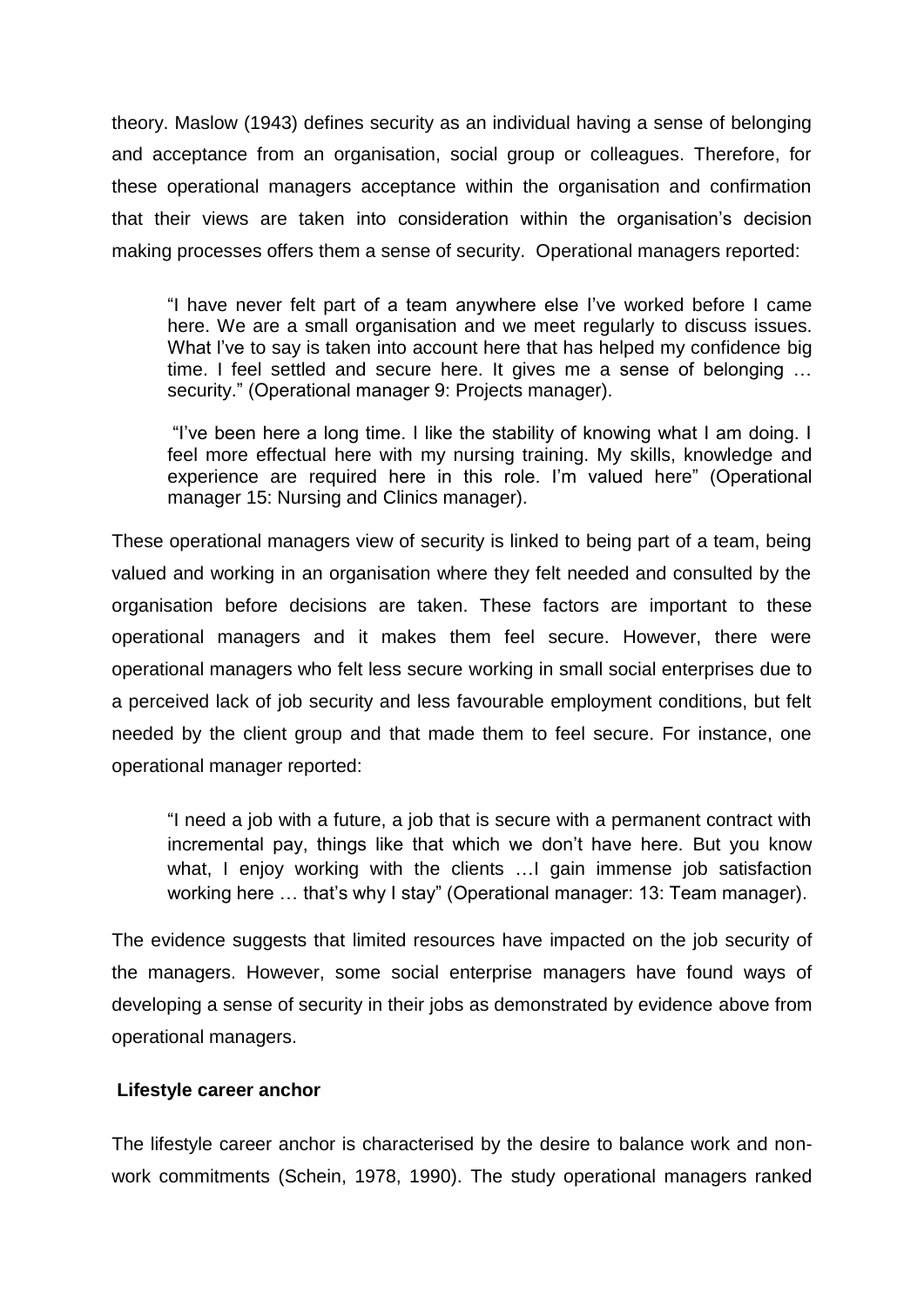lifestyle career anchors sixth. A possible explanation of lifestyle career anchor ranking by these operational managers could be that UK social enterprise managers' are used to having work/life balance as part of their employment conditions. Worklife balance was launched as a major UK government campaign in 2000 (DFEE, 2000). The right to request flexible working was introduced by section 47 of the UK Employment Act 2002. Since then successive UK Governments have extended the right to wider categories of employees. On 30 June 2014 the Children and Families Act 2014 extended the right to all employees (Pyper, 2015). This is aimed at encouraging workers and managers' in all sectors to adopt flexible working arrangements such as, flexi-time and compressed hours to help employees to have a better balance between the demands of their jobs and other aspects of their lives. Several operational managers recounted how having flexible working hours have enabled them to manage the demands of their job and family needs. Some operational managers reported:

"I can work my hours to fit around family life. It's local and convenient and fits around the family. I do some of my hours from home … and you have to get the work done. That suits me" (Operational manager 21: Counselling manager).

"My wife was going back to work after our second child started full time school. This iob was part-time, so it suited our family situation. The job is local and suits our family arrangements so I stay" (Operational manager: 22: Projects manager).

These managers reported that they were drawn to small social enterprise organisations that allowed work/life balance to take place. Flexi-time was frequently mentioned by operational managers as a positive and an important non-financial benefit of working in their respective organisations. Operational managers stated that organisations offering flexible working arrangements, demonstrate that these organisations are able to reconcile their personal needs with the organisational needs. These operational managers also suggest that the availability of flexible working options was an important factor that attracted them to work in their present organisation and has encouraged them to stay working in a small social enterprise.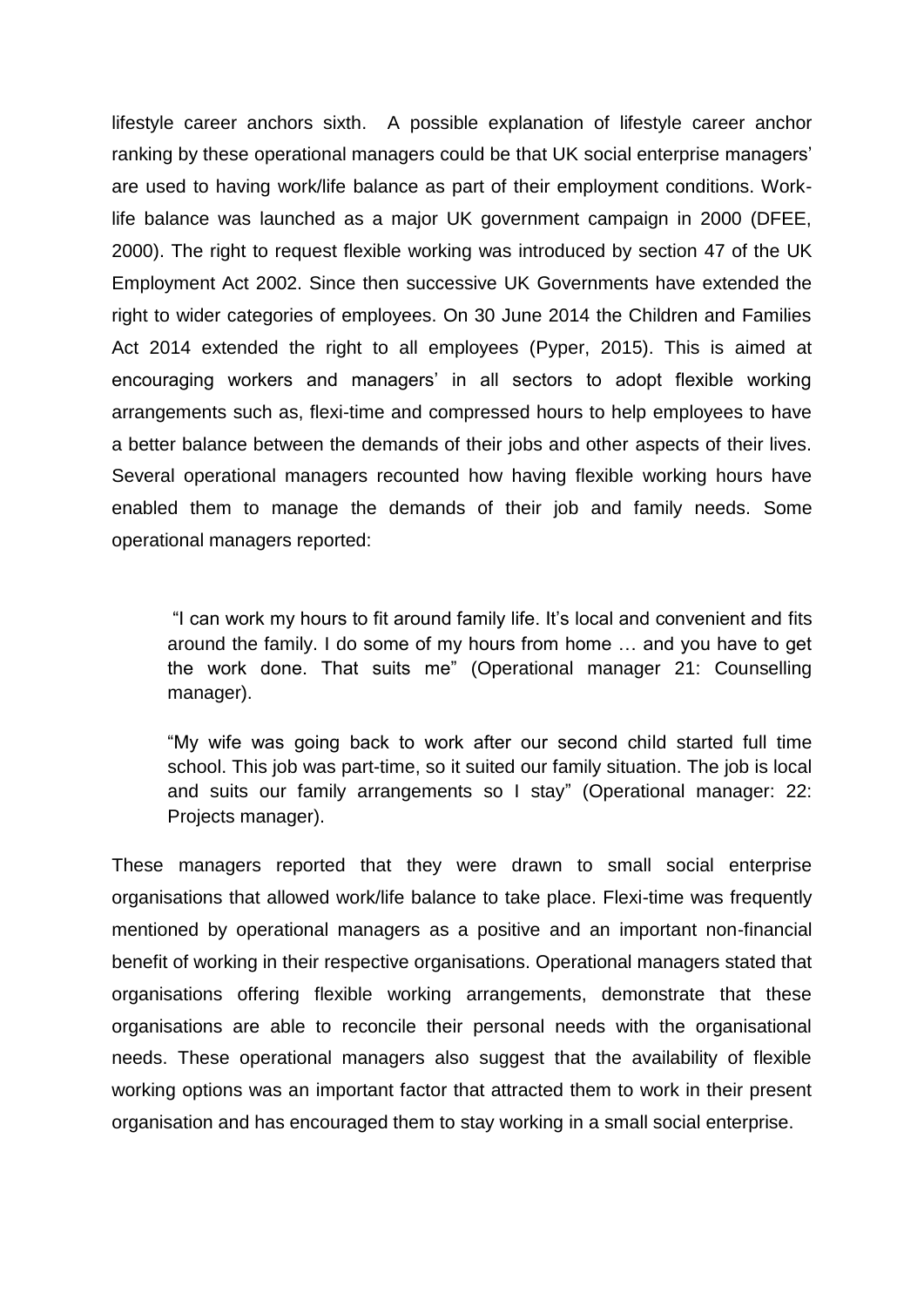# **Entrepreneurial career anchor**

Entrepreneurial career anchor is characterised by a strong desire to be creative and to establish projects (Schein, 1978, 1990). An entrepreneurial career anchor was identified primarily by operational managers who expressed the need to be given the opportunity to develop projects or expand existing projects. The research findings show that entrepreneurial career anchors was ranked sixth. It is not surprising as entrepreneurial activities are usually associated with general manager's role in the sector (Harrow and Mole, 2005; Jager, et al., 2012). However, some operational managers stated that they were motivated by the desire to initiate new services and were passionate about looking for new ways to design and develop services that meets client needs. To illustrate this point some operational managers reported:

"The thing I enjoy about working here is that we are a progressive team. Every time we take on new clients we look at developing services to meet each individual's need. I enjoy developing new services to meet our clients' needs" (Operational manager: 17 Services manager).

Operational manager 17 reported that she enjoys working in small enterprises where she has been given the opportunity to develop a variety of projects and new services for clients. She joined her present organisation for such opportunities and loves every day of working in a small social enterprise in the sector.

# **Managerial career anchor**

 Managerial career anchor is characterised by the desire to move upward into a general management position in the organisation (Schein, 1978, 1990). The low ranking obtained for managerial career anchor suggest that social enterprise operational managers have a higher need for a work environment that allows them to develop expertise than to advance to take on general managerial responsibilities. However, some operational managers expressed an interest in achieving promotions in general management of the organisation's activities. They reported:

"My long term plan is to complete my MBA [Masters in Business Administration] which will help me to progress in my career. I want to become a CEO [Chief Executive Officer] in a couple of years" (Operational manager 3: Services manager).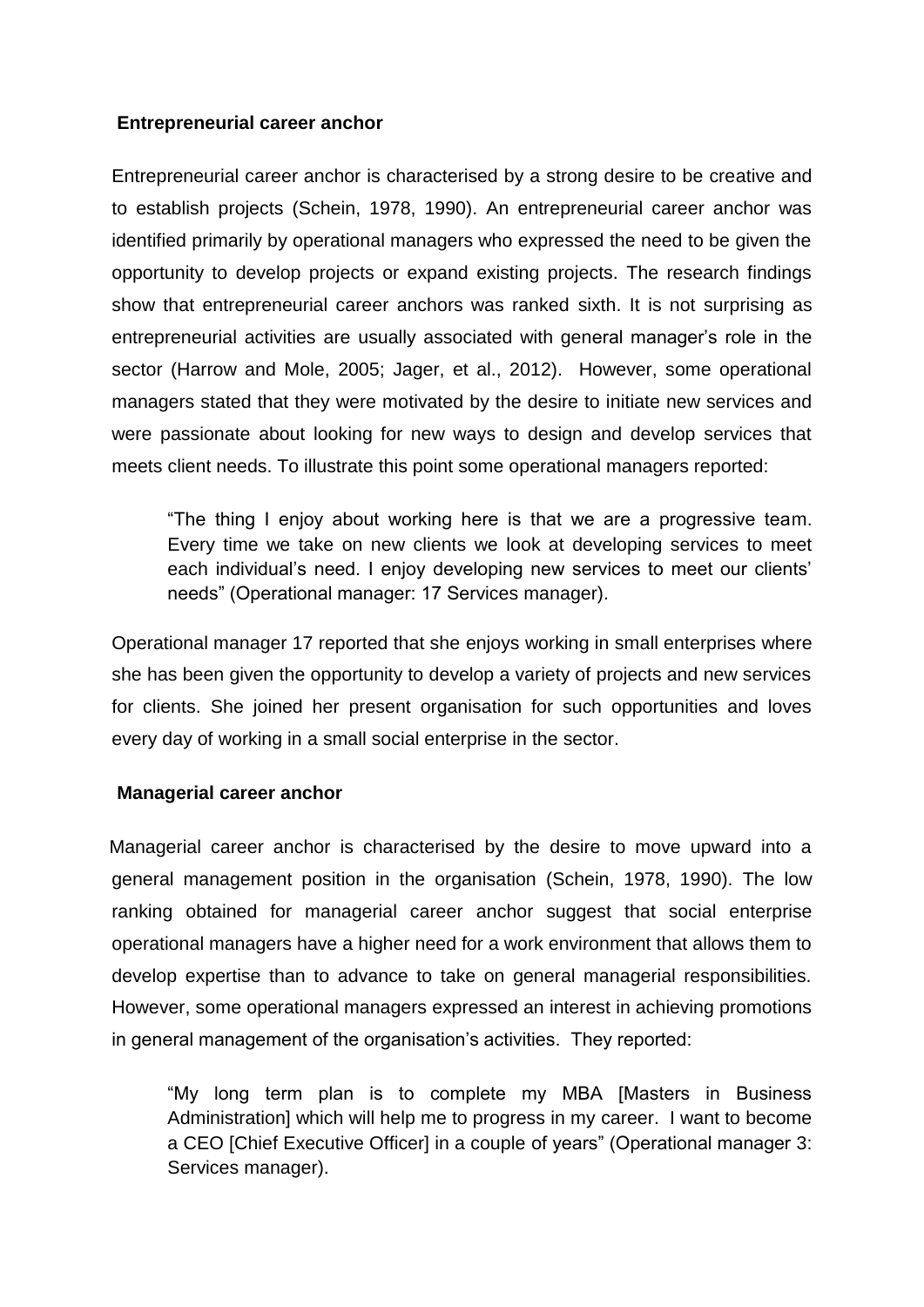"I'll like to move forward, move up. But I am tinkering with the idea of going for general management like a CEO [Chief Executive Officer] route. I enjoy strategic work. Let's see what opportunities come up at the right time along the way and see what suits me. I'll like to move up" (Operational manager 11: community Inclusion manager).

Operational managers 3 and 11 clearly want to advance to a position of higher levels of general management positions. They were motivated and interested in progressing upward within the organisation and achieving a general managerial position that involves having overall responsibility for the organisation's developments and activities. The findings diverges from Kniveton's (2004) and Gubler et al, (2015) study samples that ranked managerial career anchor higher than this study's ranking.

### **Discussion**

The findings of this research revealed that operational managers identified with Schein's (1978, 1990) eight career anchors. It is important to point out that the findings will be discussed based on the overall mean scores of each career anchor by the study sample (n=40), not based on the individual operational manager's mean scores of each career anchor. The reason for this is, because the focus of the research is not based on individual operational managers. It is instead based on exploring the dominant career anchors of small social enterprise managers and how their career anchors are influenced by organisational factors and the environment in which they are employed.

The order of importance of the eight career anchors is: autonomy, technical, challenge, service/dedication, security/stability, lifestyle, entrepreneurial and general management career anchors. The most striking result of the findings is that the third sector operational managers' rankings of autonomy are higher than in previous managerial career anchor studies such as, Beck and Lopa, (2001), Kniveton, (2003) Suutari and Taka, (2004), Wong, (2007); Rasdi et al., (2009). The findings highlight the importance that third sector operational managers assign to having autonomy in their job role. Another difference between the findings of this research and previous managerial career anchor studies, is that the research ranked the general management career anchor lower than other career anchor studies (such as, Beck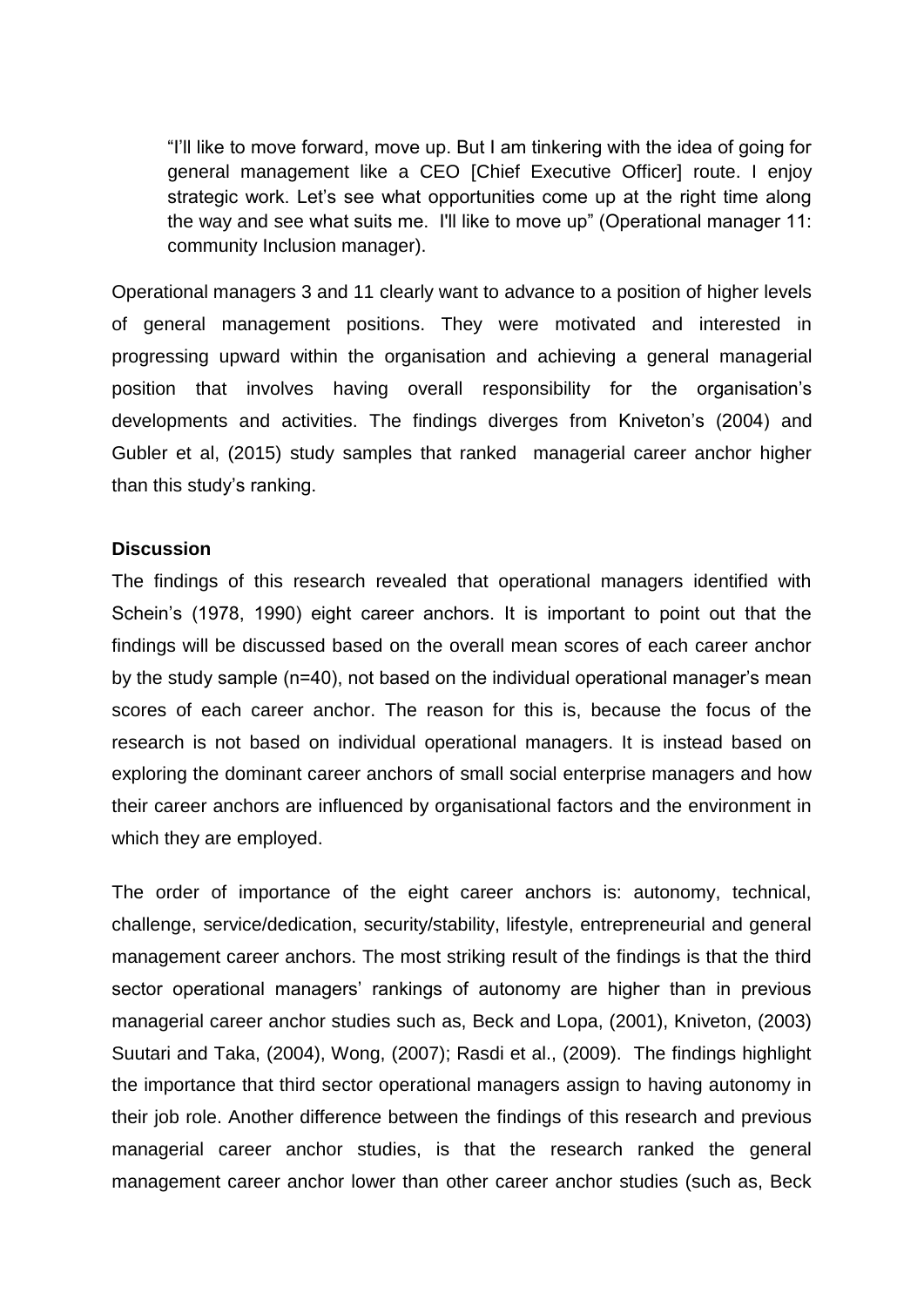and Lopa, 2001; Kniveton, 2004). This may have been an artefact of their samples and public and private sector contexts (where their studies were conducted). The differences in findings support the notion that career anchors evolve through the interplay between individuals and their environments (Baruch, 2004; Coetzee and Schreuder, 2008). Therefore, it is important that future research take into account a contextualised approach rather than assume that the importance attached to a career anchor by managers in one sector will reflect the importance of that career anchor in other sectors. The findings also revealed that some participants identify with more than one career anchor. Therefore, for those with multiple career anchors, an important factor for organisations to consider is whether it is possible to develop career paths that are congruent with the operational manager's dominant career anchors.

#### **Conclusion**

This paper has sought to explore the dominant career anchors of small social enterprise operational managers; and identified that small social enterprise operational managers possess a variety of career anchors. Most importantly the research found that autonomy career anchor was ranked significantly higher by social enterprise operational managers' than in any previous managerial career anchors studies reviewed. The high ranking obtained for autonomy career anchor suggests that small social enterprise operational managers have a higher need for a job environment that allows them to set their own work pace and develop expertise rather than take on general managerial responsibilities. Consequently, managerial career anchor received the lowest ranking.

It is important to note that social enterprise operational managers held a variety of career anchors largely in line with the findings from previous managerial career anchor studies (Suutari and Take, 2004; Wong, 2007; Rasdi et al., 2009; Guan et al., 2013). As a result it is suggested that the study add further support for the use of Schein's (1978, 1990) career anchors as a measure of managerial career anchors. The results of the distribution of operational manager's dominant career anchors rankings shows that service/dedication and security were ranked jointly fourth; which suggest that some operational managers identified with more than one dominant career anchor. These operational managers indicated the same ranking (5.00) for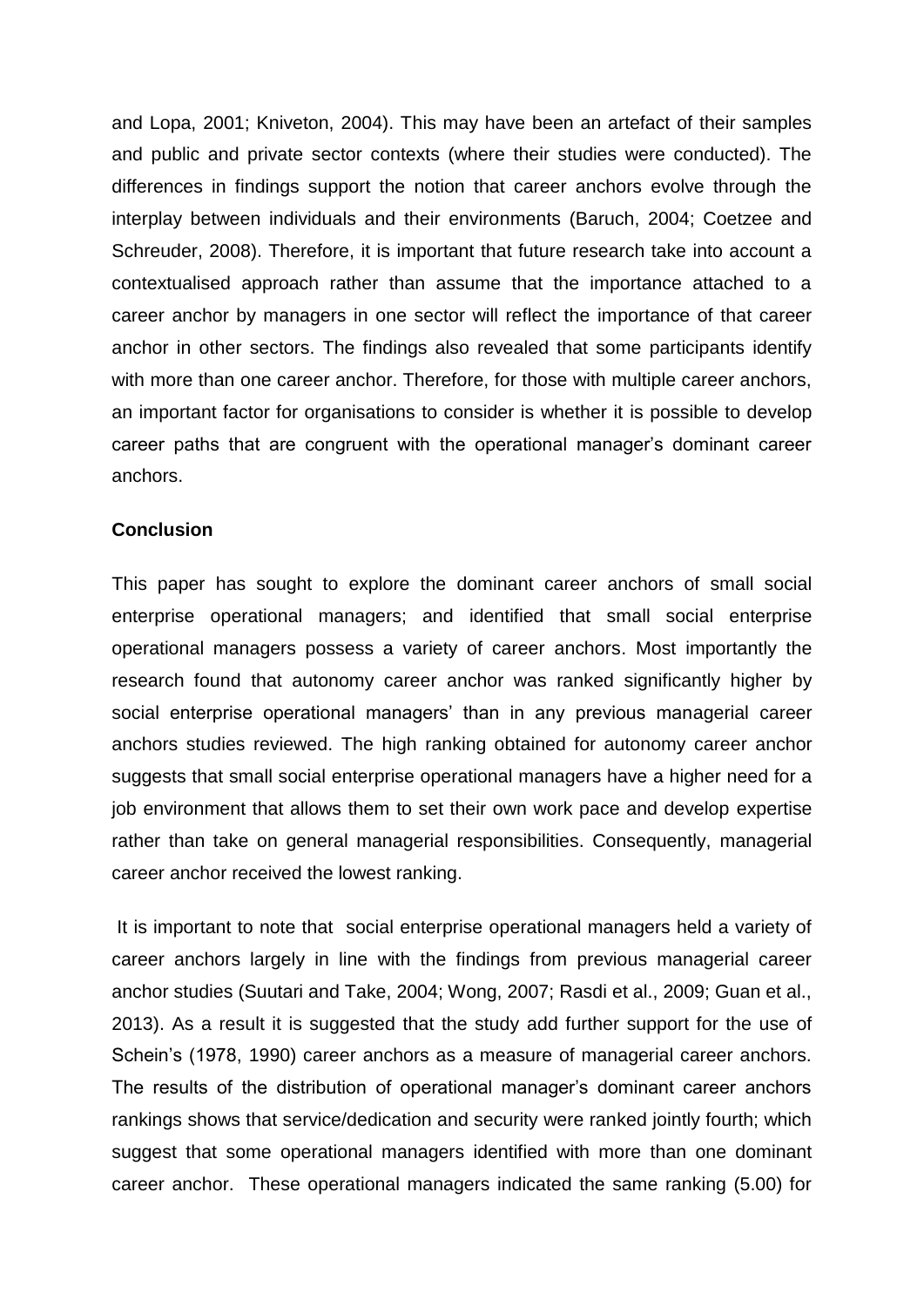two or more career anchors. Consideration was given to incorporating secondary career anchors scores (4.00 and above) for all operational managers into the analysis, in order to determine their dominant career anchor; but this did not solve the issue (of multiple ties) which can occur for any level of career anchors ranking. Operational manager's that ranked more than one career anchor as 5.00 were identified as having more than one dominant career anchor.

Therefore, Schein's (1978) claim that individuals will only identify with one career anchor was not supported by the research findings. The reason for this present research finding is likely to be due to job environment within which operational managers are working. There may be other reasons for this findings, such as the rapidly changes in government austerity measures that impinges on the career motives and needs of individual operational managers. Therefore, some operational managers identifies with more than one career anchor in order to cope with financial difficulties and public policy changes occurring in the sector in order to remain employed.

Also, the identification of the dominant career anchors of social enterprise operational managers was not always consistent with the findings of other managerial career anchors studies (such as, Beck and Lopa, 2001; Kniveton, 2004; Gunn et al.2013) which suggest that managers are not a homogeneous group. The research findings have implications for theory and practice.

#### **Implications for theory and practice**

The research has contributed to the literature by providing a detailed examination of the career anchors of small third sector social enterprise operational managers. It makes an important contribution to the field of managerial career anchors in small social enterprises by identifying operational managers' dominant career anchors. Schein (1990) added that when individuals achieve congruence between their career anchor and work environment, they are more likely to achieve positive organisational outcomes, which include an intention to stay. This is significant for small social enterprises seeking to retain managers, not through the promise of high salaries and annual bonuses but rather through proving opportunities that will enable operational managers to develop projects and have independence in managing these projects.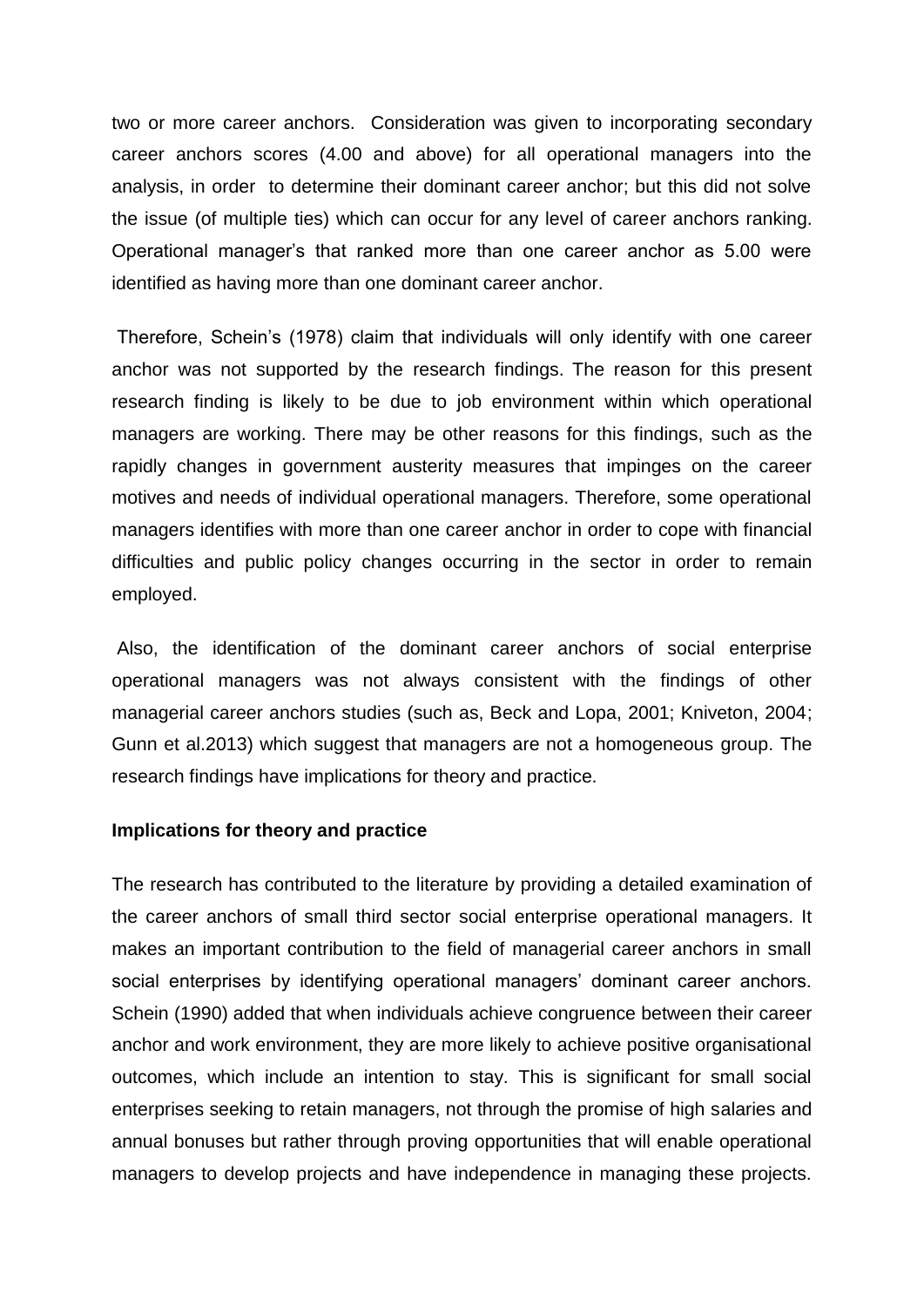An additional contribution of the research is that it addresses an important gap in the career anchor literature by providing empirical support for the use of Schein's (1978, 1990) career anchor model as a tool to measure managerial career anchors in third sector social enterprises.

It is important that career management of social enterprise managers in the future takes an individual and contextualised approach to understanding each manager's career anchor and needs. This suggests that there may be a need for social enterprise organisations to analyse manager's career anchors individually. Knowledge of each manager's career anchor may make it possible to match manager's career needs and values with the organisation's objectives and needs. This may require restructuring of managerial roles and responsibilities to accommodate managerial staff's career anchors. For instance, if having job role autonomy is important to a manager, the organisation may need to factor this into its work design. This highlights the need for organisations to review their approach to career management interventions to accommodate a range of managerial career needs.

# **Future Research**

Future studies should explore the influence of other factors such as family (parents and grandparents), ethnic background and social class on the career anchors and of the third sector social enterprise managers. Such a study will further extend the knowledge on the influence that social structures and family relations might have on managers' career anchors. Future studies concerned with examining the relationship between managers' career anchors and demographic factors such as gender, age and educational qualifications. This requires larger sample size which may allow the researcher to identify further results (Ghauri and Gronhaug, 2002; Field, 2009).

Also, expanding the research across several counties might help to understand how public policy and third sector contextual factors in other countries influence the career anchors of managers.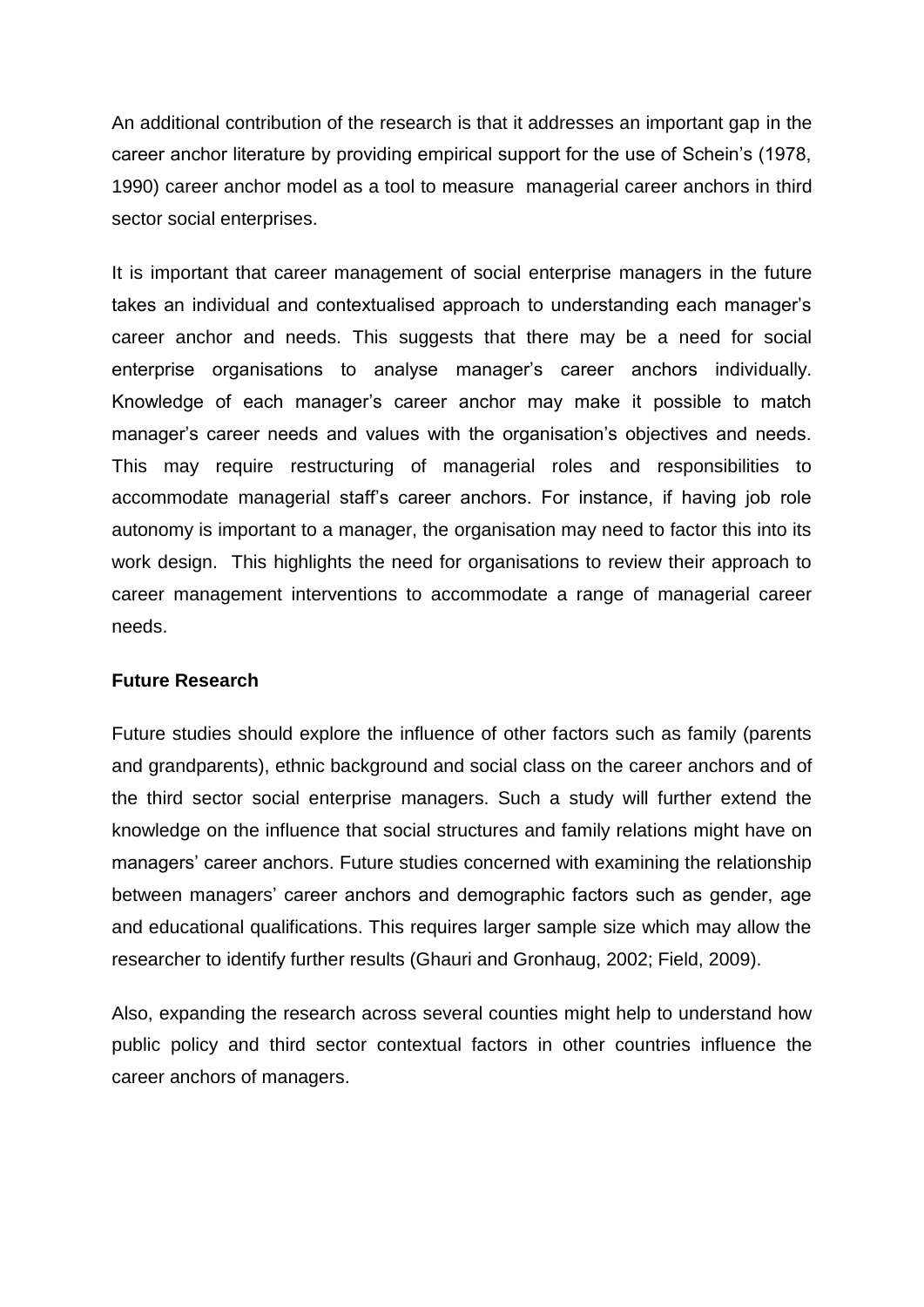#### **References**

Barth, T. J. (1993) "Career anchor theory", Review of Public Personnel Administration, 13 (4): 27 – 42.

Baruch, Y. (2006) "Career development in organisations and beyond: balancing traditional and contemporary viewpoints", Human Resources Management Review, 16, (2): 125 – 138.

Beck, J. and La Lopa, J.M. (2001), "An exploratory application of Schein's career anchors inventory to hotel executive operating committee members", International Journal of Hospitality Management, 20 (1): 15-28.

Bowling, A. (2014) Research methods in health: investigating health and health services. McGraw-Hill Education (UK).

Bryman, A., and Bell, E. (2015). Business research methods. Oxford university press.

Bryman, A. (2012). Social research methods. Oxford university press.

Bryman, A. (Ed.). (2013). Doing research in organizations. Routledge.

Carbery, R., Garavan, T. N., O'Brien, F., and McDonnell, J. (2003). Predicting hotel managers' turnover cognitions. Journal of Managerial Psychology, 18(7), 649-679.

Carroll, K.M, Rounsaville B.J. (2007) 'A vision of the next generation of behavioural therapies research in the addictions. Addiction.vol.102:pp.850–862.

Chapman, J. R. (2015). Fostering career management using career anchor theory in Handbook of career intervention, Volume 2: Applications (pp. 507-520). Washington, DC, US: American Psychological Association.

Coetzee, M. Schreuder, D., and Tladinyane, R. (2007) Organisational commitment and its relation to career anchors. Southern African Business Review, 11 (1), 65-86.

Coetzee, M. (2008) Psychological career resources of working adults. Journal of Industrial Psychology, 34 (2), 10-20.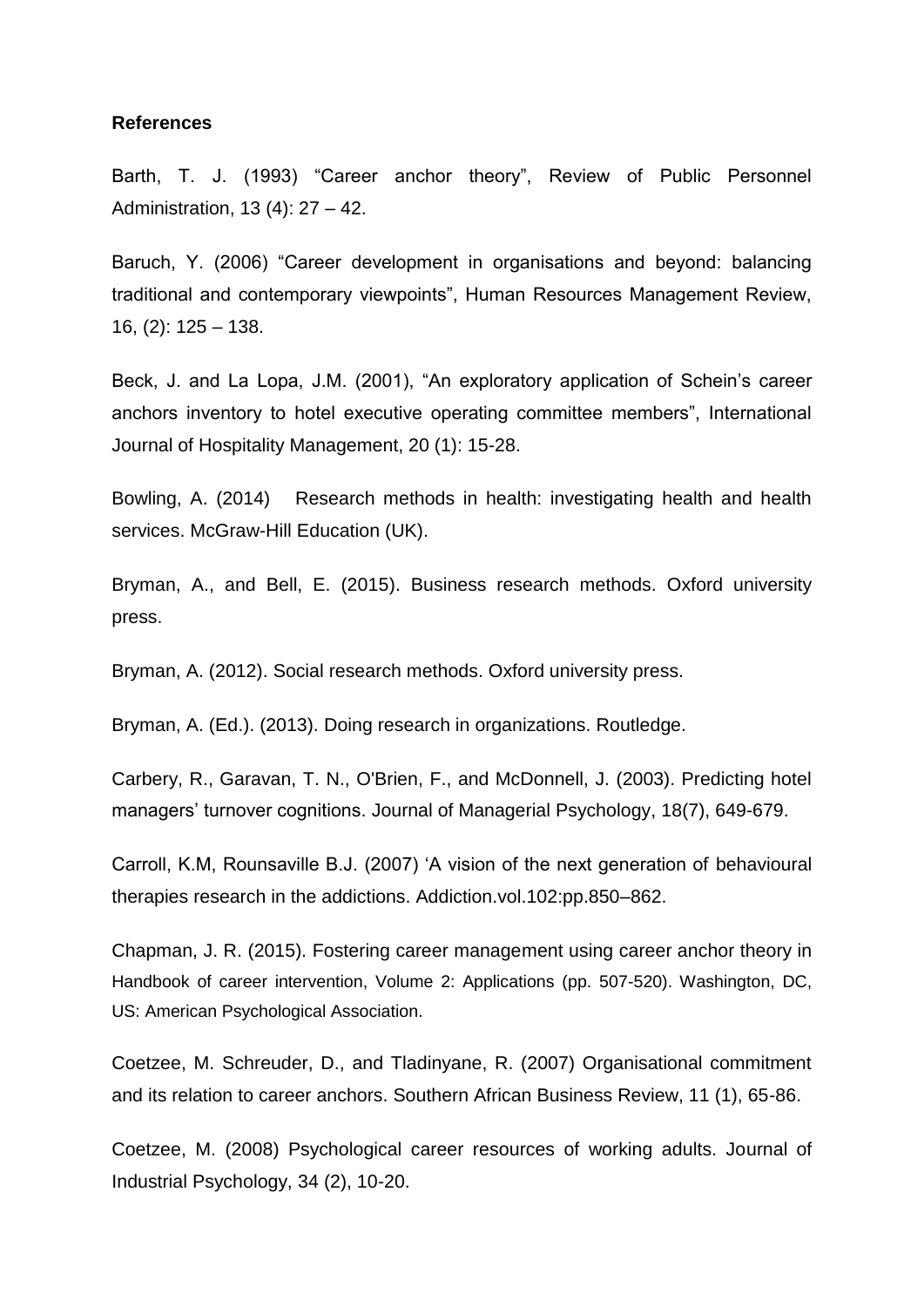Coetzee, M. and Schreuder, D. (2009) Using the Career Orientations Inventory (COI) for internal career orientations in the South African Organisational Context. South African Journal of Industrial Psychology, 35 (1), 1-14.

Creswell, J.W. (2009) Research Design: Qualitative, Quantitative, and Mixed Methods Approaches, Sage Publications, Thousand Oaks, CA.

Cunningham, I. (2010) The HR function in purchaser-provider relationships: insights from the UK voluntary sector; Human Resource Management Journal. 20 (2): 189- 205.

Department for Education and Employment *(*2000b*) Creating a work–life Balance: a Good Practice Guide for Employers. DFEE: Sudbury.*

Eby, L. T., Burk, H., and Maher, C. P. (2010) How serious of a problem is staff turnover in substance abuse treatment? A longitudinal study of actual turnover. Journal of Substance Abuse Treatment, 39 (3): 264-71.

Feldman, D. C. and Bolino, M. C. (1996) Career within careers: reconceptualising the nature of career anchors and their consequences. Human Resources Management Review, 6 (2):89-112.

Delong, T. J. (1982) Re-examining the career anchor model, Personnel, 59 (3): 50 – 61.

Guan, Y., Wen, Y., Xiaohua, S., Haiyang, C.,Wei, L., Liu, Y., Wang, Y., Zhang, Y., and Dong, Z (2013)The role of perceived organizational career management and career anchor. European Journal of Work and Organisational Psychology, 2013.

Garrett, D. F., & Pavan, A. (2012). Managerial turnover in a changing world. Journal of Political Economy, 120(5), 879-925.

Garavan, T., O'Brien, F. and O'Hanlon, D. (2006), 'Career Advancement of Hotel Mangers Since Graduation: A Comparative Study', Personnel Review, 35, (3): 252– 80.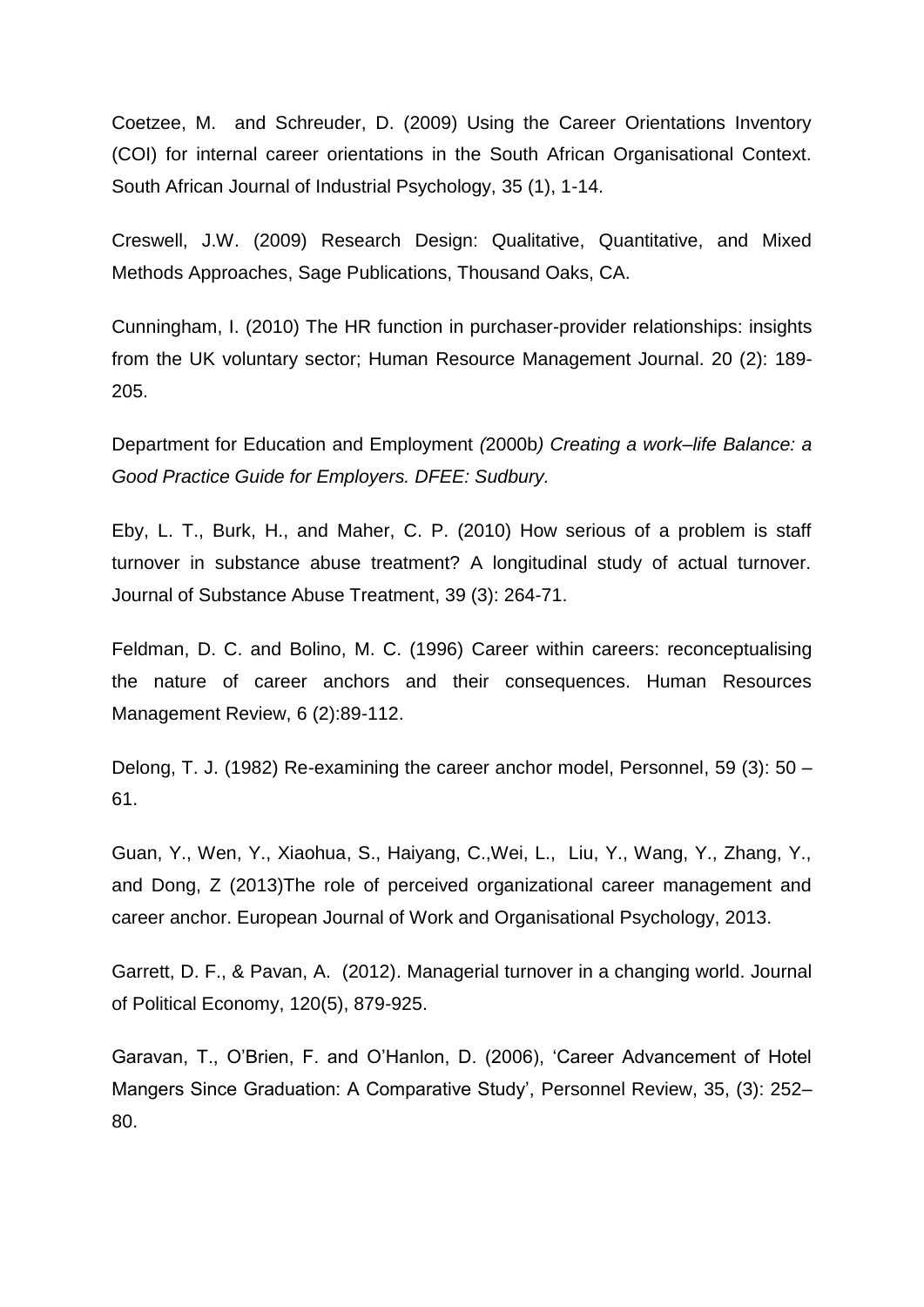Gilbert, L. S., Jackson, K., & di Gregorio, S. (2014 Tools for analysing qualitative data: The history and relevance of qualitative data analysis software. In Handbook of research on educational communications and technology (pp. 221-236). Springer New York.

Gray, D. E. (2013). Doing research in the real world*.* Sage.

Gubler, M., Biemann, T., Tschopp, C., & Grote, G. (2015). How Career Anchors Differentiate Managerial Career Trajectories A Sequence Analysis Perspective. Journal of Career Development, 0894845315572891.

Harrow, J., and Mole, V. (2005) "I want to move once I have got things straight": Voluntary sector chief executives' career accounts. Nonprofit Management and Leadership, vol.16 (1), pp. 79-100.

Hopkins, K. M., Cohen-Callow, A., Kim, H. J., and Hwang, J. (2010). Beyond intent to leave: Using multiple outcome measures for assessing turnover in child welfare. Children and Youth Services Review, 32(10), 1380-1387.

Human Rights Act, (1998).The stationary office, London.

Jager, U., Hover, H., Schroer, A., Strauch, and M. (2012) Experience of Solidarity: Why Executive Directors Work for Market Driven Nonprofits. Nonprofit and Voluntary Sector Quarterly.

Katz, M. R. (1993). Computer-assisted career decision making. Hillsdale, NJ: Erlbaum.

Kim, S. E., and Lee, J. W, (2007) Is mission attachment an effective management tool for employee retention? An empirical analysis of a non-profit human services agency. Review of Public Personal Administration, 27(3): 227-248.

Kniveton, B. H. (2004) Managerial career anchors in a changing business environment. Journal of European Industrial Training, 28 (6/7), 564-73.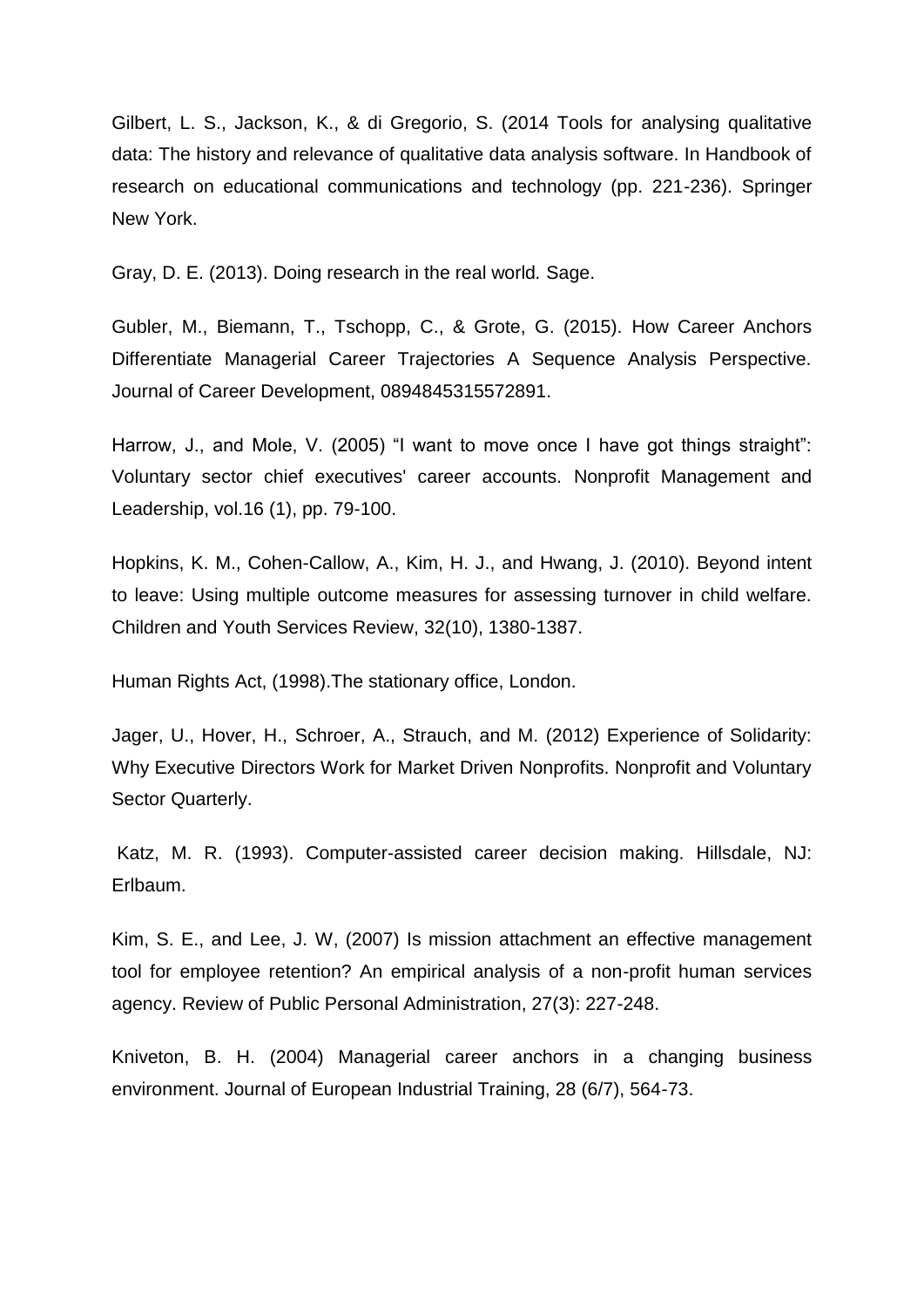Knight, D.K., Broome, K.M., Edwards, J.R., and Flynn, P.M. (2011) Supervisory Turnover in Outpatient Substance Abuse Treatment. The Journal of Behavioural Health Services and Research 38 (1), 80-90.

Maher, C, (2009) Managing Career Development in the Not for Profit Sector. Business Leadership Review, Vol 6, issue 4.

Maher, C. (2013) A Qualitative Case Study Approach to Understanding Third Sector Managers' Career Orientations: Work Based Learning e-Journal International, Vol. 3, Issue, 2.

Maher, C. (2015). Social enterprise manager's career path preferences. *International Journal of Globalisation and Small Business*, *7*(1), 59-72.

Maslow, A. (1954) Motivation and Personality. New York: Van Norstrand Reeinhold.

Mignonac, K. (2002). Understanding willingness to accept domestic relocation: the example of French managers. Career Development International, 7(6), 359-370.

Milbourne, L., and Cushman, M. (2013) From the third sector to the big society: how changing UK government policies have eroded third sector trust. VOLUNTAS: International Journal of Voluntary and Nonprofit Organisations, 1-24.

Miles, M.B., Huberman, A.M. (1985) Analysing qualitative data: a source book for new methods. Beverly Hills. CA: sage.

Miles, M.B., Huberman, A.M. (1994) "Qualitative Data Analysis" (2nd ed.) Thousand Oak, CA. Sage.

NVCO, (2012) The UK Civil Society Almanac, NVCO Publication, London.

NVCO, (2013) The UK Civil Society Almanac, NVCO Publication, London.

NVCO, (2014) The UK Civil Society Almanac, NVCO Publication, London.

NVCO, (2015) The UK Civil Society Almanac, NVCO Publication, London.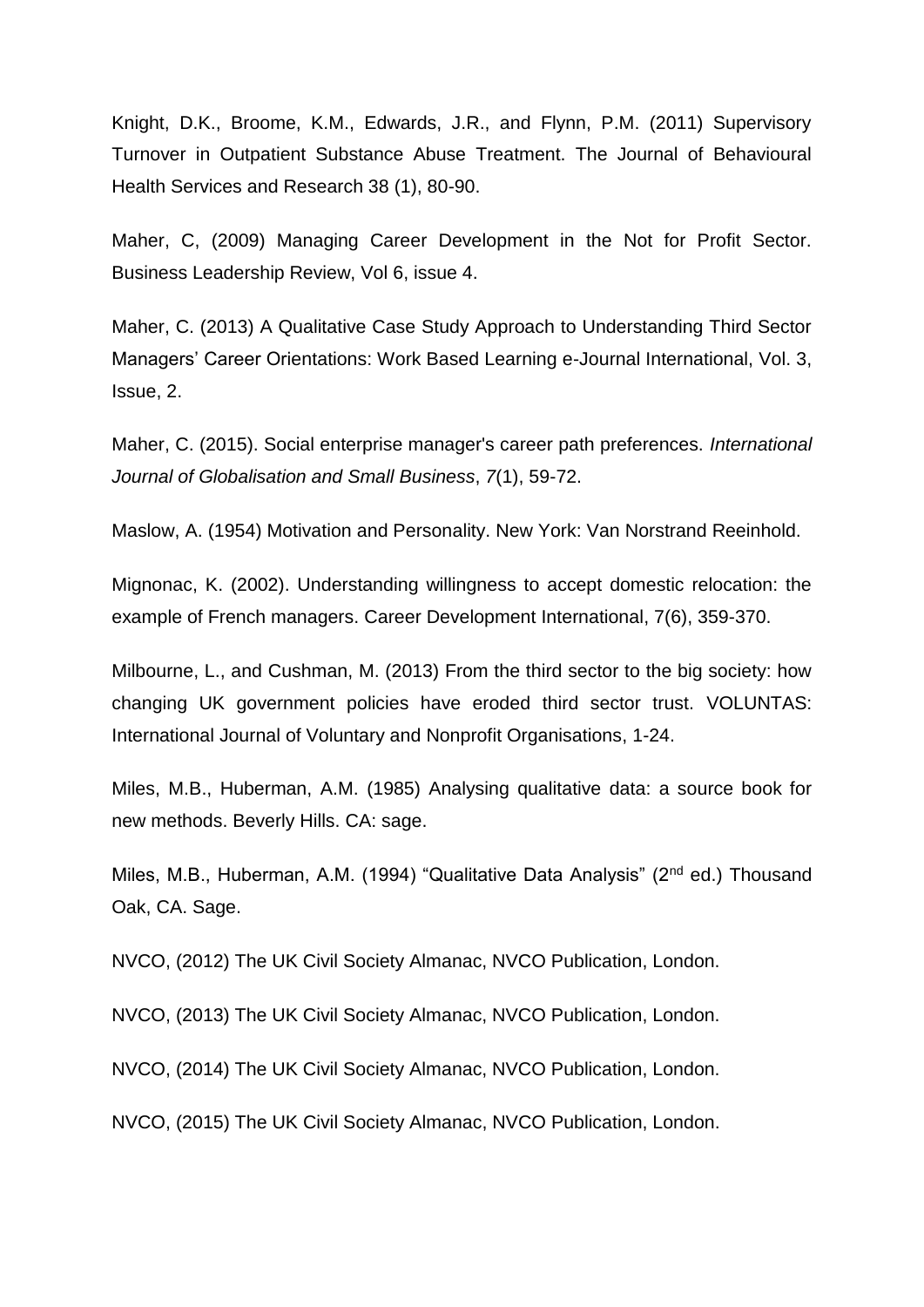Onyx, J., Maclean, M. (1996) "Careers in the Third Sector", Non-profit Management and Leadership, Vol 6, No 4, pp. 333 – 345.

Pyper, D (2015) Flexible working: BRIEFING PAPER Number 01086, 9 March 2015. www.parliament.uk/commons-library/intranet.parliament.uk/commons-library papers@parliament.uk | @commonslibrary

Ramakrishna, H. V. and Potosky, D (2003) Conceptualisation and exploration of Composite career anchors: An analysis of Information Systems Personnel. Human Resources Development Quarterly, 14 (2), 199-214.

Rasdi, R.M., Ismaila, M., Uli, J., Noah, S.M (2009) Career aspirations and career success among managers in the Malaysian public sector. Reserach Journal of International Studies (9): 21-35.

Saunders, M. N., Saunders, M., Lewis, P., and Thornhill, A. (2011). *Research methods for business students, 5/e*. Pearson Education India.

Schein, E. H. (1978) Career Dynamics: Matching Individual and Organisational Needs, Addison-Wesley, Reading, MA

Schein, E. H. (1990). Career anchors and job/role planning: the links between career pathing and career development.

Skagert, K., Dellve, L., & Ahlborg, G. (2012). A prospective study of managers' turnover and health in a healthcare organization. Journal of nursing management, 20(7), 889-899.

Sotiriadou, P., Brouwers, J., & Le, T. A. (2014) Choosing a qualitative data analysis tool: A comparison of NVivo and leximancer. Annals of Leisure Research, 17(2), 218-234.

Suutari, V., Taka, M. (2004) "Career anchors of managers with global careers", Journal of Management Development 23, (9). 833 – 847.

The King's Fund (2011) Social Care Funding and NHS: An Impending Crisis? King's Fund, London.